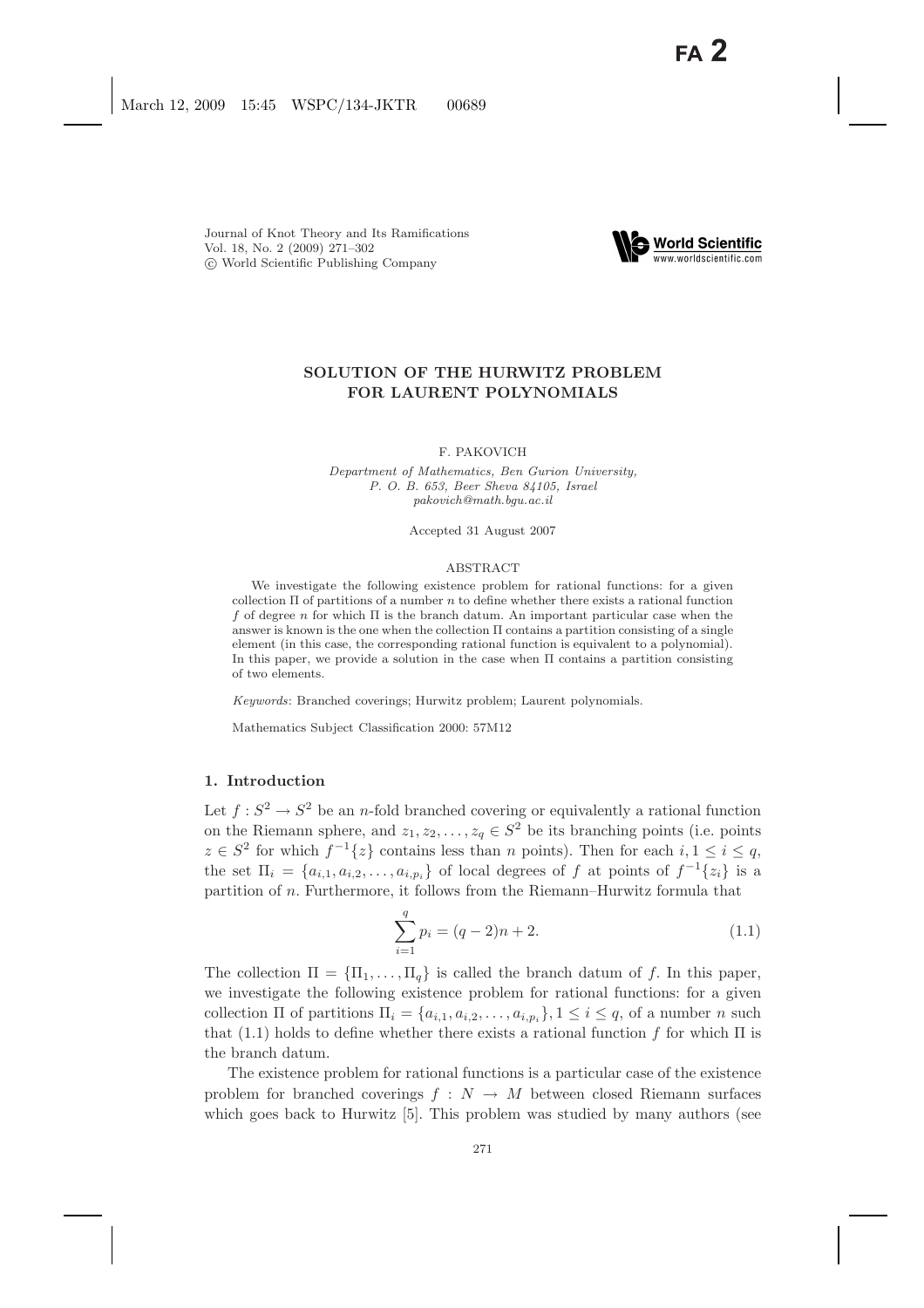e.g.  $[1-6, 11, 12]$  and essentially remains open only for the case when  $M = S^2$ . Namely, the results obtained in [2, 3, 6] imply that if  $\chi(M) \leq 0$ , then natural necessary conditions, involving the Euler characteristic and the orientability of M and  $N$ , as well as the degree of  $f$  and its local degrees at the branching points, are also sufficient. Similarly, these conditions are sufficient if  $M$  is the projective plane and N is non-orientable (see [2, Theorem 5.1]). On the other hand, if M is the projective plane and  $N$  is orientable, then the problem reduces to the case when  $M = S<sup>2</sup>$  (see e.g. [2, Proposition 2.7]).

In contrast to the case  $\chi(M) \leq 0$ , if  $M = S^2$ , then natural necessary conditions which reduce in this case to the Riemann–Hurwitz formula, in general are known to be not sufficient. For example, the collection  $\{2, 2\}, \{2, 2\}, \{3, 1\}$  is compatible with  $(1.1)$  nevertheless it cannot be the branch datum of a rational function (see  $[2,$ Corollary 6.4 and Theorem 1.1 below]). A survey of known results and techniques related to the existence problem for branched coverings can be found in [11].

The existence problem for branched coverings is closely related to the problem of enumeration of equivalence classes of covering with prescribed branch datum posed by Hurwitz [5]. Note that this last problem in a sense can be solved using the representation theory of the symmetric group (see [9, 10]), nevertheless the corresponding formulas are usually too complicated to be calculated exactly. In particular, an explicit criterion which permits to define whether a collection of partitions is the branch datum for at least one rational function does not exist.

An important particular case when the answer to the existence problem for rational functions is known is the one when the collection Π contains a partition consisting of a single element. It was shown in  $[13]$  (see also  $[2, 7, 8]$ ) that for any such a collection necessary condition (1.1) is also sufficient for the existence of a rational function for which  $\Pi$  is the branch datum. Note that the requirement imposed on Π implies that this rational function is equivalent to a polynomial.

Since the polynomial case seems to be rather special, the following particular case of the existence problem for rational functions, in a sense the simplest possible after the polynomial one, is of interest: to describe the collections of partitions, containing a partition  $\Delta$  consisting of *two* elements, which are branch date of rational functions. Clearly, this problem is essentially equivalent to the existence problem for Laurent polynomials. To our best knowledge the only results relevant to this problem are: [2, Proposition 5.3] which provides the solution of the general existence problem for coverings in the case when  $\Delta = \{1, n-1\}$ , [12, Theorem 1.1] which solves the existence problem for Laurent polynomials in the case when  $\Delta = \{2, n-2\}$  under the additional assumption that  $q = 3$ , and [2, Corollary 6.4] which states that a Laurent polynomial with ramification  $\{2, 2, \ldots, 2\}$ ,  $\{2, 2, ..., 2\}, \{s, n - s\}$  exists if and only if  $s = n/2$ .

In this paper, we provide a complete solution of the existence problem for Laurent polynomials. To formulate our result explicitly, let us introduce the following notation. Say that a collection  $\Pi$  of q partitions  $\Pi_i = \{a_{i1}, a_{i2}, \ldots, a_{ip_i}\}\ 1 \leq i \leq q$ ,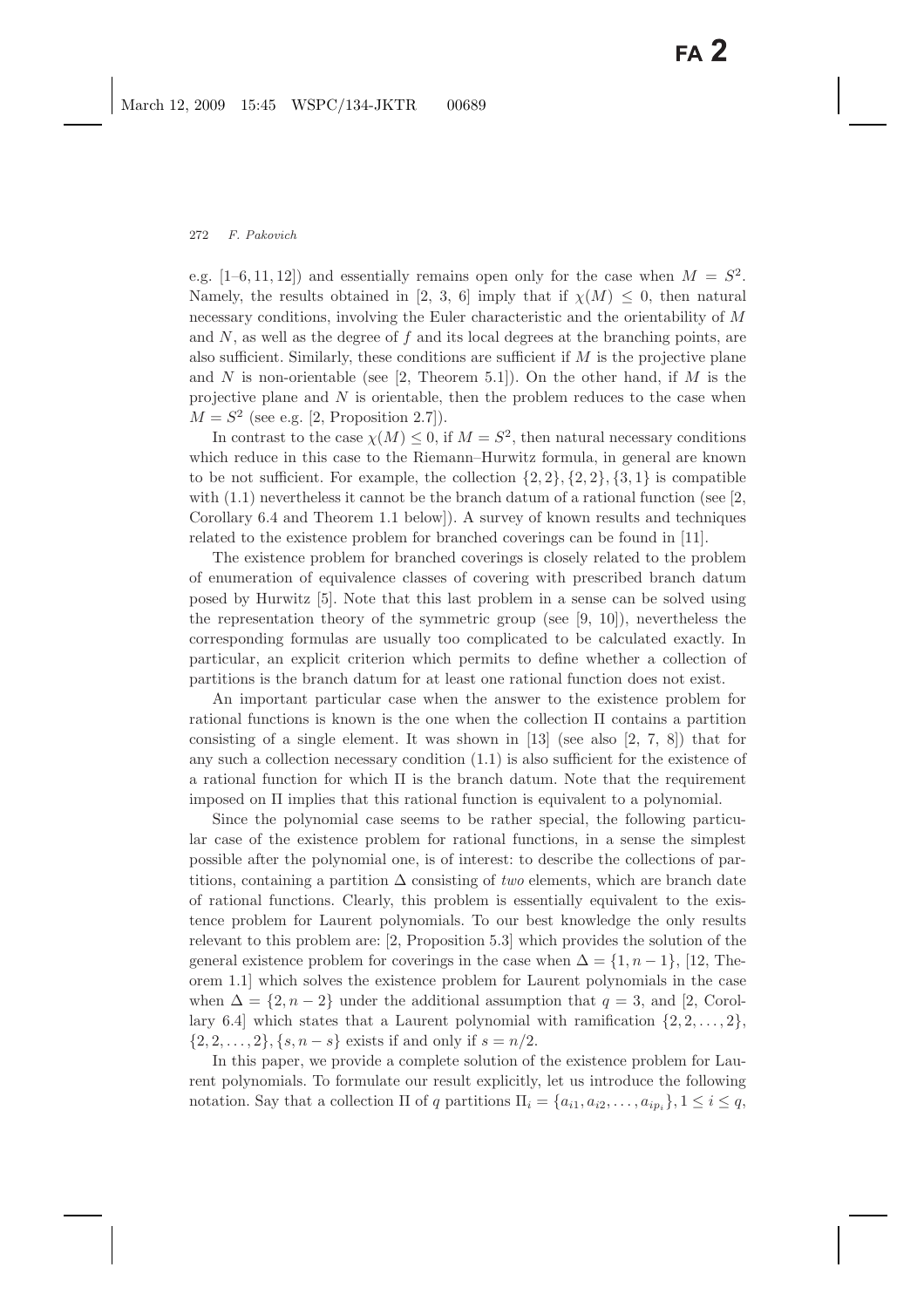of a number n is an  $(n, q)$ -passport if the numbers  $p_i, 1 \leq i \leq q$ , are less than n and satisfy  $(1.1)$ . Say that a passport  $\Pi$  is realizable if  $\Pi$  coincides with the branch datum of a rational function. Finally, say that a passport  $\Pi$  is a Laurent passport if  $p_q = 2$ . Under this notation our main result is the following theorem.

**Theorem 1.1.** *Any Laurent passport* Π *for which* q > 3 *is realizable. A Laurent passport*  $\Pi$  *for which*  $q = 3$  *is realizable if and only if*  $\Pi$  *is distinct from the triplets listed below*:

- (1)  $\{l, l, \ldots, l\}, \{1, 1, \ldots, 1, d\}, \{s, n s\},$  where  $d \geq 3, l \geq 2, s \geq 1, s \equiv 0 \mod l$ ,
- (2)  $\{2, 2, \ldots, 2\}, \{2, 2, \ldots, 2\}, \{s, n s\}, where  $s \geq 1, s \neq n/2$ ,$
- (3)  $\{2, 2, \ldots, 2\}, \{1, 1, \ldots, 1, d 1, d\}, \{2d 3, n 2d + 3\}, where  $d \geq 3$ ,$
- (4)  $\{2, 2, \ldots, 2\}, \Pi_2 = \{1, 1, \ldots, 1, d, d\}, \Pi_3 = \{2d 3, n 2d + 3\},$  where  $d \geq 3$ ,
- (5)  $\{2, 2, \ldots, 2\}, \{1, 1, \ldots, 1, d, d\}, \{2d 1, n 2d + 1\}, where  $d \geq 3$ ,$
- (6)  $\{2, 2, \ldots, 2\}, \Pi_2 = \{1, 2, 2, \ldots, 2, 3\}, \Pi_3 = \{n/2, n/2\},\$
- $(7) \{2, 2, 2, 2, 2, 2\}, \{1, 1, 1, 3, 3, 3\}, \{6, 6\}.$

Our approach to the existence problem for rational functions is based on a one-to-one correspondence between equivalence classes of n-fold branched coverings  $f: S^2 \to S^2$  with branching points  $c_1, c_2, \ldots, c_q$ , and equivalence classes of so-called *planar* (n, q)*-constellations* (see [8] and Sec. 2 below). Roughly speaking, a planar  $(n, q)$ -constellation is a connected planar graph Γ obtained by gluing together n copies of a planar  $(q - 1)$ -gone with numerated vertices along vertices with equal numbers. The correspondence between coverings and constellations reduces the existence problem for rational functions with prescribed branch data to the existence problem for constellations with prescribed valency data, and in this paper we will consider the existence problem in this purely combinatorial setting.

Note that in the case when  $q = 3$  constellations are simply bicolored planar graphs that is planar graphs whose vertices can be colored by two colors so that adjacent vertices have different colors. Such graphs, also called "dessins d'enfants", are closely related to Galois theory and for this reason appear in a large number of recent papers (see e.g. [8] and the bibliography there). In general case, however, constellations have more subtle combinatorial structure, and one of the objectives of this paper is to develop some combinatorial techniques to work with constellations in order to make these beautiful combinatorial objects useful for the questions like the Hurwitz existence problem. Note also that the correspondence above extends to a correspondence between coverings  $f : N \to S^2$ , where N is any closed orientable Riemann surface, and constellations embedded in N. Therefore, in principle our method is applicable for such coverings too.

The paper is organized as follows. In the second section, we recall the correspondence between constellations and coverings and introduce the notation. Besides, we prove two lemmas which we will often use in the following. In the third section, we develop the necessary techniques and give the constructive proof of the main theorem in the case when  $q > 3$ . Finally, in the fourth section, we separately analyze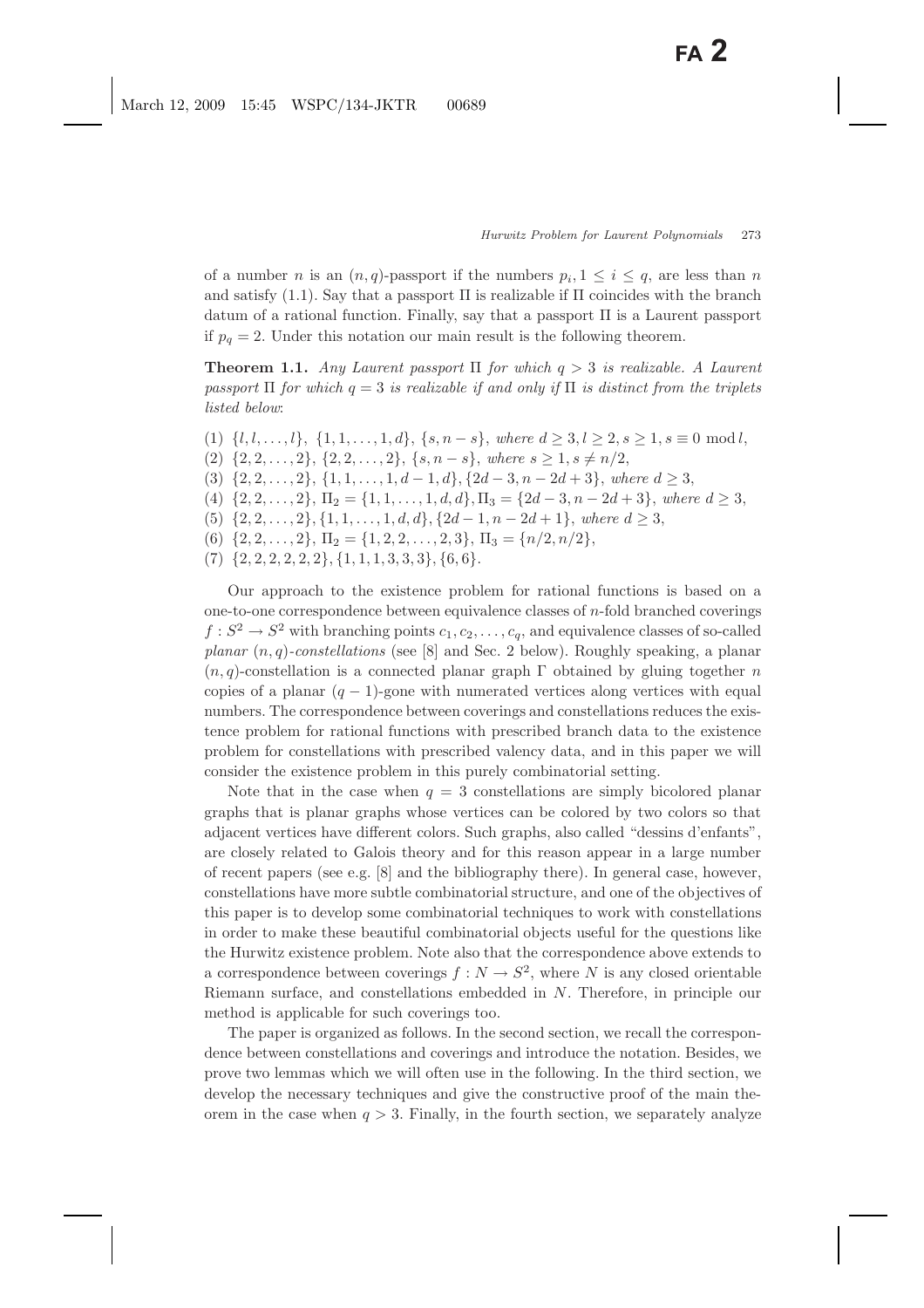the case when  $q = 3$  which turns out to be essentially different from the general one.

#### **2. Preliminaries and Notation**

## **2.1.** *Constellations and coverings*

In this subsection, we recall the correspondence between constellations and coverings. For more information and other versions of the definition of a constellation, we refer the reader to [8].

*A* q*-star* is a connected planar graph S, consisting of one vertex of valency q, q vertices of valency 1, and  $q$  edges, such that the vertices of valency 1 are numerated in the counterclockwise direction with respect to the natural cyclic ordering induced by the embedding of S (see Fig. 1(a)). *A planar*  $(n, q)$ -constellation  $\Gamma$  is a connected planar graph obtained by gluing together n copies of a  $q - 1$ -star along their numerated vertices with equal numbers (see Fig. 1(b)). We will suppose additionally that for each  $i, 1 \leq i \leq q-1$ , the graph  $\Gamma$  contains a vertex with number i whose valency is  $\geq 2$  and that the number of faces of  $\Gamma$  is less than n. Two planar constellations,  $\tilde{\Gamma}$  and  $\Gamma$  are called *equivalent* if  $\tilde{\Gamma} = h(\Gamma)$ , where  $h : S^2 \to S^2$  is an orientation preserving homeomorphism which preserves the numbers of vertices. Since in this paper we will work only with planar constellations, in the following we will omit the word "planar". Note that if we traverse a face of a constellation Γ, then the numbers of numerated vertices appear in the cyclic order and between any two consecutive numerated vertices there is exactly one non-numerated vertex. In particular, the valency of each face of  $\Gamma$  is divisible by  $2(q-1)$ .

The numerated vertices of a constellation  $\Gamma$  with number  $i, 1 \leq i \leq q-1$ , are called *i*-vertices of  $\Gamma$  and the collection of valencies of *i*-vertices of  $\Gamma$  is denoted by  $\Gamma_i = \{a_{i,1}, a_{i,2}, \ldots, a_{i,p_i}\}.$  By  $\Gamma_q = \{a_{q,1}, a_{q,2}, \ldots, a_{q,p_q}\},$  we will denote the collection of valencies of faces of Γ divided by  $2(q-1)$ . Note that in view of the remark above, for any  $i, 1 \leq i \leq q-1$ , the number  $a_{q,j}, 1 \leq j \leq p_q$ , equals the number of



Fig. 1.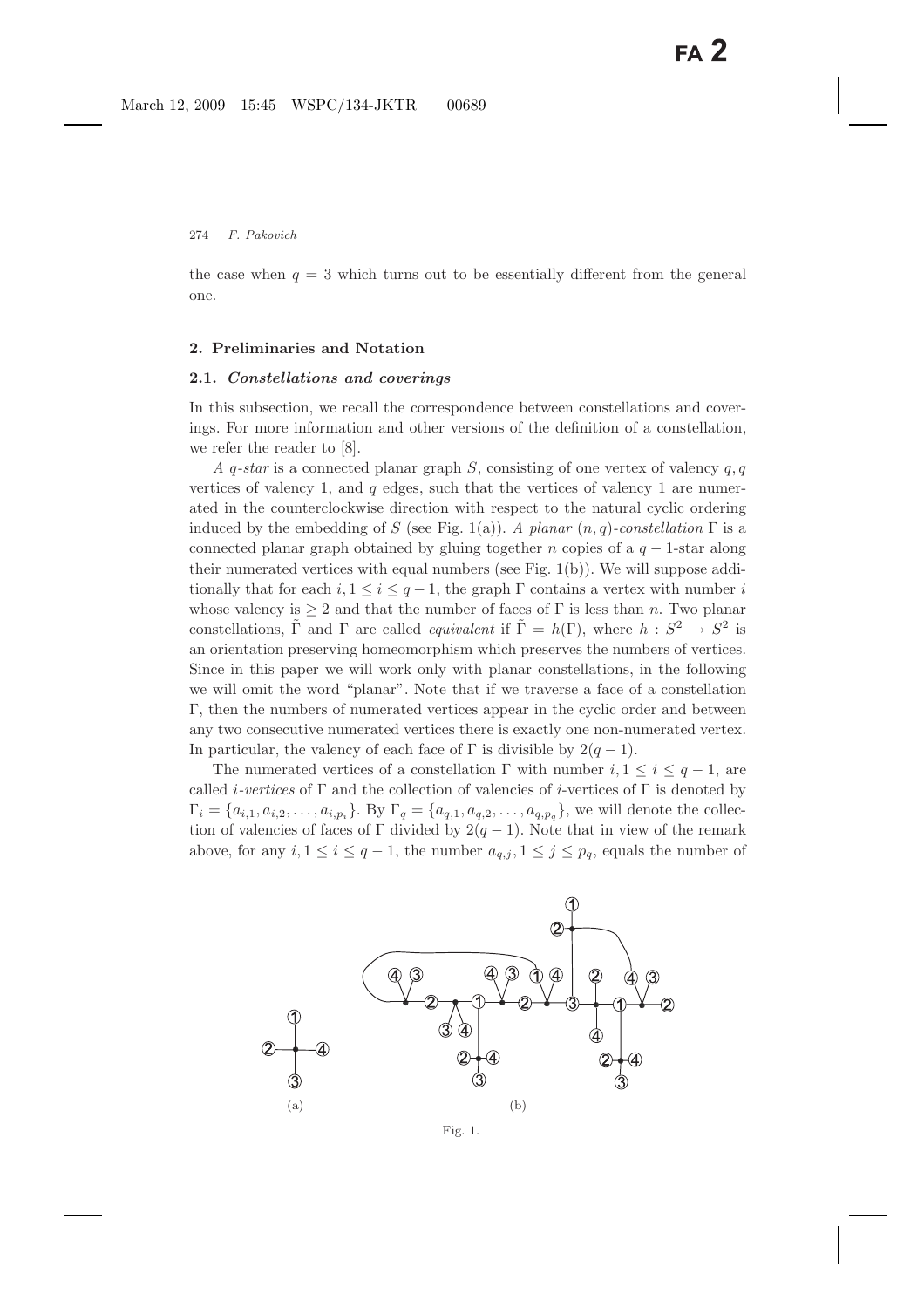appearances of  $i$ -vertices when traversing the corresponding face. We will call the collection  $\Gamma_1, \Gamma_2, \ldots, \Gamma_q$  the *valency datum* of the constellation Γ. For example, for a (9, 5)-constellation shown on Fig. 1(b), its valency datum is  $\Gamma_1 = \{1, 2, 3, 3\}, \Gamma_2 =$  $\{1, 1, 1, 1, 1, 2, 2\}, \Gamma_3 = \{1, 1, 1, 1, 1, 3\}, \Gamma_4 = \{1, 1, 1, 1, 1, 1, 1, 2\}, \Gamma_5 = \{1, 2, 6\}.$ 

Since each star of a constellation  $\Gamma$  is adjacent to a unique *i*-vertex of  $\Gamma$ , each collection  $\Gamma_i = \{a_{i,1}, a_{i,2}, \ldots, a_{i,p_i}\}, 1 \leq i \leq q-1$ , is a partition of *n*. Furthermore, since the sum of valencies of faces of Γ coincides with the doubled number of edges of Γ, the collection  $\Gamma_q = \{a_{q,1}, a_{q,2}, \ldots, a_{q,p_q}\}\$ also is a partition of *n*. Notice that the additional requirement made in the definition of a constellation is equivalent to the requirement that the numbers  $p_i$ ,  $1 \leq i \leq q$ , are less than *n*. Finally, observe that Euler's formula implies that the numbers  $p_i$ ,  $1 \leq i \leq q$ , satisfy (1.1).

Starting from an *n*-fold branched covering  $f : S^2 \to S^2$  with q branching points  $c_1, c_2, \ldots, c_q$  and the branch datum  $\Pi = {\Pi_1, \ldots, \Pi_q}$ , we can obtain an  $(n, q)$ constellation  $\Gamma = \Gamma(f)$  for which  $\Gamma_i = \Pi_i, 1 \leq i \leq q$ , as follows. Let c be a nonbranching value of  $f(z)$  and  $S \subset S^2$  be a  $q-1$ -star joining c with  $c_1, c_2, \ldots, c_{q-1}$  such that  $c_q \in S^2 \backslash S$ . Define  $\Gamma$  as the preimage of S under the map  $f : S^2 \to S^2$ . More precisely, define edges of  $\Gamma$  as preimages of edges of S, *i*-vertices of  $\Gamma$  as preimages of  $c_i, 1 \leq i \leq q-1$ , and non-numerated vertices of  $\Gamma$  as preimages of c (see Fig. 2). It is not hard to verify that  $\Gamma$  is indeed a constellation and that  $\Gamma_i = \Pi_i, 1 \leq i \leq q$ .

Conversely, if  $\Gamma$  is an  $(n, q)$ -constellation with the valency datum  $\Gamma_1, \Gamma_2, \ldots, \Gamma_q$ , then for any  $c_1, c_2, \ldots, c_q \in S^2$  there exists an *n*-fold branched covering  $f : S^2 \to S^2$ with branching points  $c_1, c_2, \ldots, c_q$  and the branch datum  $\Pi = {\Pi_1, \ldots, \Pi_q}$  such that  $\Pi_i = \Gamma_i, 1 \leq i \leq q$ . To construct the covering needed first of all modify the constellation  $\Gamma$  as follows. Encircle each star  $S_l, 1 \leq l \leq n$ , of  $\Gamma$  with a simple closed curve  $\gamma_l$  so that the closure of the domain  $D_l$  bounded by  $\gamma_l$  contains  $S_l$ , and  $\gamma_l \cap \Gamma$  consists of numerated vertices of  $S_l$  only. Then, delete all the edges and non-numerated vertices of  $\Gamma$  (see Fig. 3(a), where this operation is applied to the constellation shown on Fig. 2). Clearly, the obtained graph  $\Omega$  has a natural twocolored structure on his faces. We will color the faces  $D_l, 1 \leq l \leq n$ , by the black color and the rest faces  $L_j$ ,  $1 \leq j \leq p_q$ , by the white one.



Fig. 2.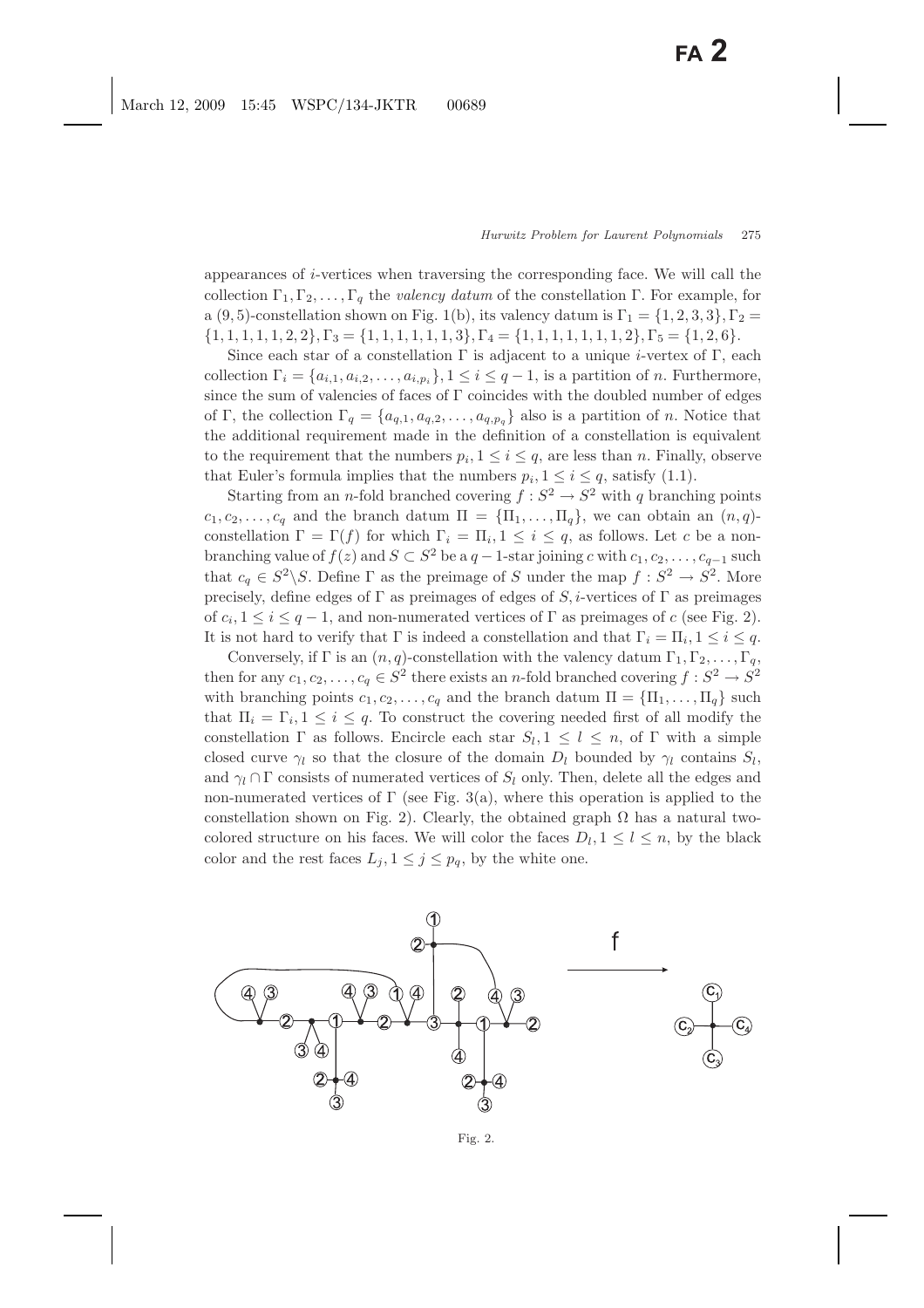

Fig. 3.

Let  $\gamma$  be a simple closed curve which passes through  $c_1, c_2, \ldots, c_{q-1}$  consecutively. It divides the sphere into two parts. Denote the bounded part by D and the unbounded part by  $L$  (see Fig. 3(b), where  $D$  (respectively,  $L$ ) is colored by black (respectively, white) color). Suppose additionally that  $\gamma$  is chosen in such a way that  $c_q \in L$ . It is not hard to see that we can define a continuous function  $f: S^2 \to S^2$  which satisfies the following condition: f maps  $\overline{D}_l, 1 \leq l \leq n$ , on  $\overline{D}$ homeomorphically such that the *i*-vertex of  $\overline{D}_i$  is mapped on  $c_i, 1 \leq i \leq q$ , while the restriction of f on  $L_j$ ,  $1 \leq j \leq p_q$ , is a  $a_{q,j}$ -fold branched covering of L with the unique branching point  $c_q$  (f on  $L_j$  looks like  $z^{a_{q,j}}$  on the unit circle). Clearly, f is an n-branched covering and by construction the valency datum of Γ coincides with the branch datum of f.

It is easy to check that the correspondence above descends to a one-toone correspondence between equivalence classes of  $n$ -fold branched coverings  $f: S^2 \to S^2$  with branching points  $c_1, c_2, \ldots, c_q$ , and equivalence classes of planar  $(n, q)$ -constellations. In particular, this implies that instead of proving that a covering with a given branch datum exists or does not exist it is enough to prove the corresponding fact about constellations.

Notice that  $(n, 3)$ -constellations are in a one-to-one correspondence with n-edged bicolored planar graphs. Indeed, it is enough "to forget" about non-colored vertices and paint 1-vertices (respectively, 2-vertices) by the back (respectively, the white) color (see Fig. 4). The corresponding rational functions are called Belyi functions and have very interesting arithmetical properties (see e. g. [8]).

## **2.2.** *Constellations with two faces and Laurent passports*

In this subsection, we fix notation concerning two-face constellations and Laurent passports. Besides, we prove two simple lemmas about such constellations and passports which we will often use in the following.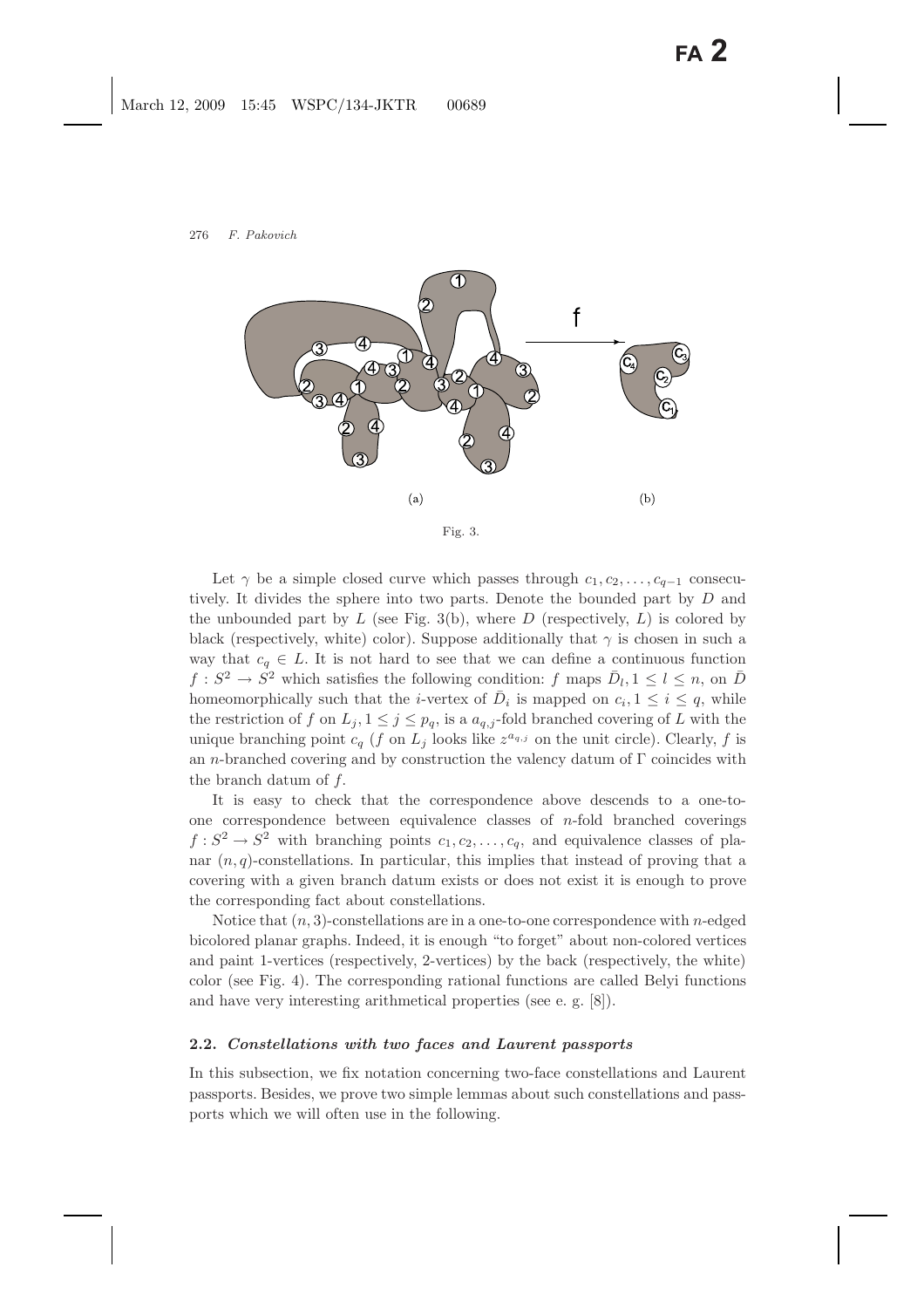

Fig. 4.

### 2.2.1. *Notation for Laurent passports*

First of all, since for a Laurent  $(n, q)$ -passport  $\Pi$  the partition  $\Pi_q = \{s, n - s\}$ essentially depends only on the parameter  $s$  (for given  $n$ ), we will always indicate only this parameter instead of writing explicitly the partition itself. Besides, it is convenient to denote the number  $q - 1$  which will appear in most formulas by another letter r.

Furthermore, for a Laurent passport  $\Pi$  we will denote by  $q_i$  (respectively,  $e_i$ ),  $1 \leq i \leq r$ , the number of elements of  $\Pi_i = \{a_{i,1}, a_{i,2}, \ldots, a_{i,p_i}\}\$  which are greater than 1 (respectively, equal 1) and by  $b_{i,1}, b_{i,2},...,b_{i,q_i}, 1 \leq i \leq r$ , the elements of  $\Pi_i$  which are greater than 1. Clearly, we have  $e_i + q_i = p_i, 1 \leq i \leq r$ , and equality (1.1) reduces to the equality

$$
\sum_{i=1}^{r} p_i = (r-1)n.
$$
\n(2.1)

*To be definite we will always assume that*  $b_{i,1} \leq b_{i,2} \leq \cdots \leq b_{i,q_i}, 1 \leq i \leq r$ , and  $q_1 \geq q_2 \geq \cdots \geq q_r$ .

### 2.2.2. *Notation for constellations with two faces*

First of all, notice that although a constellation is an object embedded in  $S^2$ , all our pictures will be plane. In view of this fact we will use the following notation. For a pictured two-face constellation a bounded (respectively, an unbounded) face of Γ is called *an interior* (respectively, *an exterior*) face of Γ. To lighten notation the corresponding number  $a_{q,i} \in \Gamma_q$ ,  $i = 1, 2$ , is denoted by  $i(\Gamma)$  (respectively,  $e(\Gamma)$ ).

Furthermore, a union of all stars of a two-face constellation  $\Gamma$  which have an edge adjacent to both faces of  $\Gamma$  is called *a skeleton* of  $\Gamma$  and is denoted by sk $(\Gamma)$ . The graph obtained from  $sk(\Gamma)$  by removing all vertices of valency 1, together with adjacent to them edges, and all non-colored vertices is called the cycle of  $\Gamma$ and is denoted by  $c(\Gamma)$ . For example, for the constellation shown on Fig. 5, the corresponding skeleton and cycle are shown on Fig. 6.

Let v be a numerated vertex of  $\Gamma$  adjacent to a star which belongs to sk( $\Gamma$ ). A subconstellation  $\lambda$  of  $\Gamma$  such that  $\lambda$  contains v,  $\lambda \backslash v$  belongs to the bounded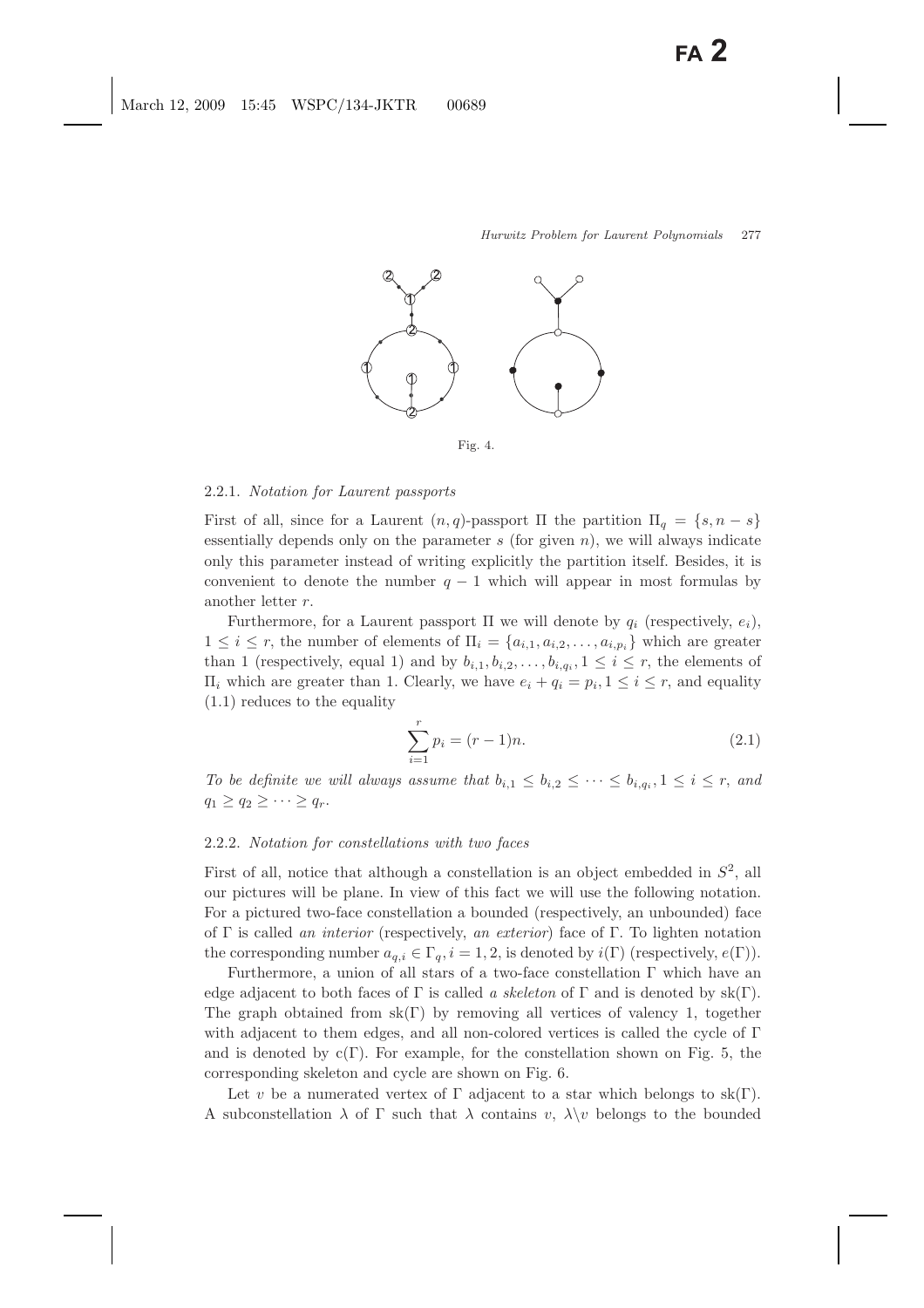

Fig. 5.

(respectively, the unbounded) part of  $S^2\setminus sk(\Gamma)$ , and  $\Gamma\setminus\lambda$  is connected is called *an interior* (respectively, *an exterior*) *branch* of Γ growing from v. The number of stars of a branch  $\lambda$  is called *the weight* of  $\lambda$  and is denoted by  $|\lambda|$ . For example, the constellation shown on Fig. 5 has one exterior branch of weight 2 and two interior branches whose weights are 1 and 3. A constellation Γ which does not have interior branches is called *a sunflower*.

It is convenient to use for two-face constellations the notation similar to the one for Laurent passports. So, for a two-face  $(n, q)$ -constellation  $\Gamma$  we will denote by r the number  $q - 1$ , by  $q_i$  (respectively,  $e_i$ ) the number of elements of  $\Gamma_i = \{a_{i,1}, a_{i,2}, \ldots, a_{i,p_i}\}, 1 \leq i \leq r$ , which are greater than 1 (respectively, equal to 1), and by  $b_{i1}, b_{i2},...,b_{iq_i}, 1 \leq i \leq r$ , the elements of  $\Gamma_i$  which are greater than 1. To avoid any confusion, in case of necessity we will write in parenthesis to which passport or constellation these quantities and the parameters  $n, r$  are related. Clearly, formula  $(2.1)$  holds also for two-face  $(n, q)$ -constellations.

*Since in the rest of this paper we will deal only with Laurent passports and two-faced constellations*, *in the following we will omit the corresponding adjectives.*



Fig. 6.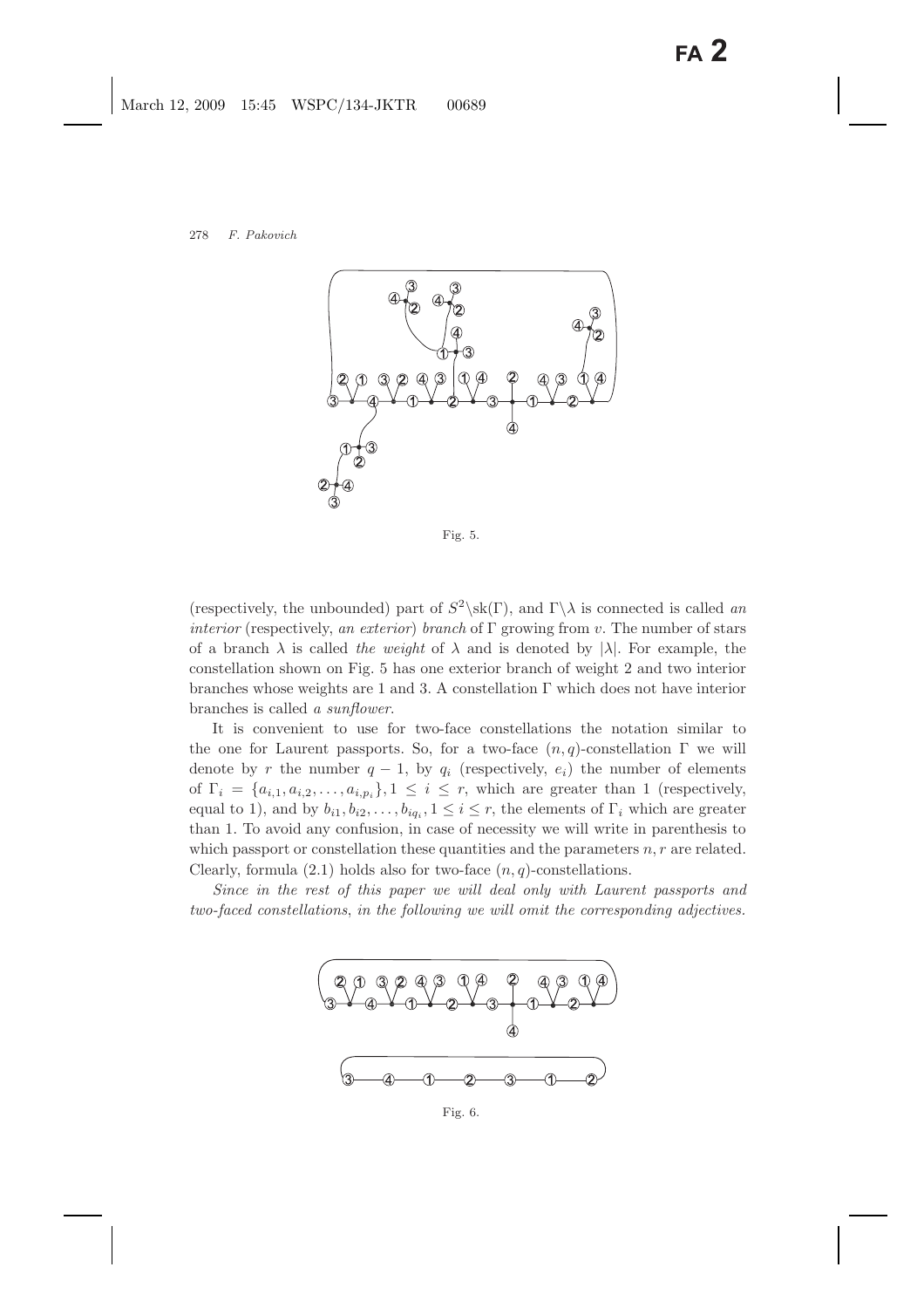### 2.2.3. *Two lemmas*

**Lemma 2.1.** *For any passport* Π *or constellation* Γ, *we have*:

$$
\sum_{i=2}^{r} \sum_{j=1}^{q_i} (b_{i,j} - 2) = e_1 + q_1 - (q_2 + q_3 + \dots + q_r).
$$

**Proof.** Indeed,

$$
\sum_{i=2}^{r} \sum_{j=1}^{q_i} (b_{i,j} - 2) = \sum_{i=1}^{r} \sum_{j=1}^{q_i} (b_{i,j} - 2) - \sum_{j=1}^{q_1} (b_{1,j} - 2)
$$
  
= 
$$
\sum_{i=1}^{r} \sum_{j=1}^{q_i} (b_{i,j} - 2) + 2q_1 - \sum_{j=1}^{q_1} b_{1,j}.
$$

On the other hand,

$$
\sum_{i=1}^{r} \sum_{j=1}^{q_i} (b_{i,j} - 2) - \sum_{i=1}^{r} e_i = \sum_{i=1}^{r} \sum_{j=1}^{p_i} (a_{i,j} - 2)
$$
  
=  $nr - 2 \sum_{i=1}^{r} p_i = nr - 2(r - 1)n = (2 - r)n$ .

Therefore,

$$
\sum_{i=2}^{r} \sum_{j=1}^{q_i} (b_{i,j} - 2) = (2 - r)n + \sum_{i=1}^{r} e_i + 2q_1 - \sum_{j=1}^{q_1} b_{1,j}
$$
  
=  $(2 - r)n + \sum_{i=1}^{r} (e_i + q_i) - \sum_{i=2}^{r} q_i + q_1 - \sum_{j=1}^{q_1} b_{1,j}$   
=  $(2 - r)n + \sum_{i=1}^{r} p_i - \sum_{i=2}^{r} q_i + q_1 - (n - e_1)$   
=  $(2 - r)n + (r - 1)n - \sum_{i=2}^{r} q_i + q_1 - (n - e_1)$   
=  $e_1 + q_1 - (q_2 + q_3 + \dots + q_r).$ 

**Lemma 2.2.** *Let*  $\Pi$  *be a passport and*  $\Gamma$  *be a constellation such that*  $r(\Gamma)$  =  $r(\Pi), q_i(\Gamma) = q_i(\Pi), 1 \leq i \leq r$ , and  $b_{i,j}(\Gamma) = b_{i,j}(\Pi), 1 \leq i \leq r, 1 \leq j \leq q_i$ . *Then*  $\Gamma_i = \Pi_i, 1 \leq i \leq r$ .

**Proof.** Indeed, it follows from Lemma 2.1 that  $e_1(\Gamma) = e_1(\Pi)$ . Since  $b_{1,j}(\Gamma) =$  $b_{1,j}(\Pi), 1 \leq j \leq q_1$ , this implies that  $\Gamma_1 = \Pi_1$ . Therefore,  $n(\Gamma) = n(\Pi)$ . But then also  $e_i(\Gamma) = e_i(\Pi), 2 \leq i \leq r$ , and therefore  $\Gamma_i = \Pi_i, 1 \leq i \leq r$ .  $\Box$ 

Lemma 2.2 implies that in order to prove that a passport  $\Pi$  is realizable, it is enough to find a constellation  $\Gamma$  for which  $q_i(\Gamma) = q_i(\Pi), 1 \leq i \leq r$ , and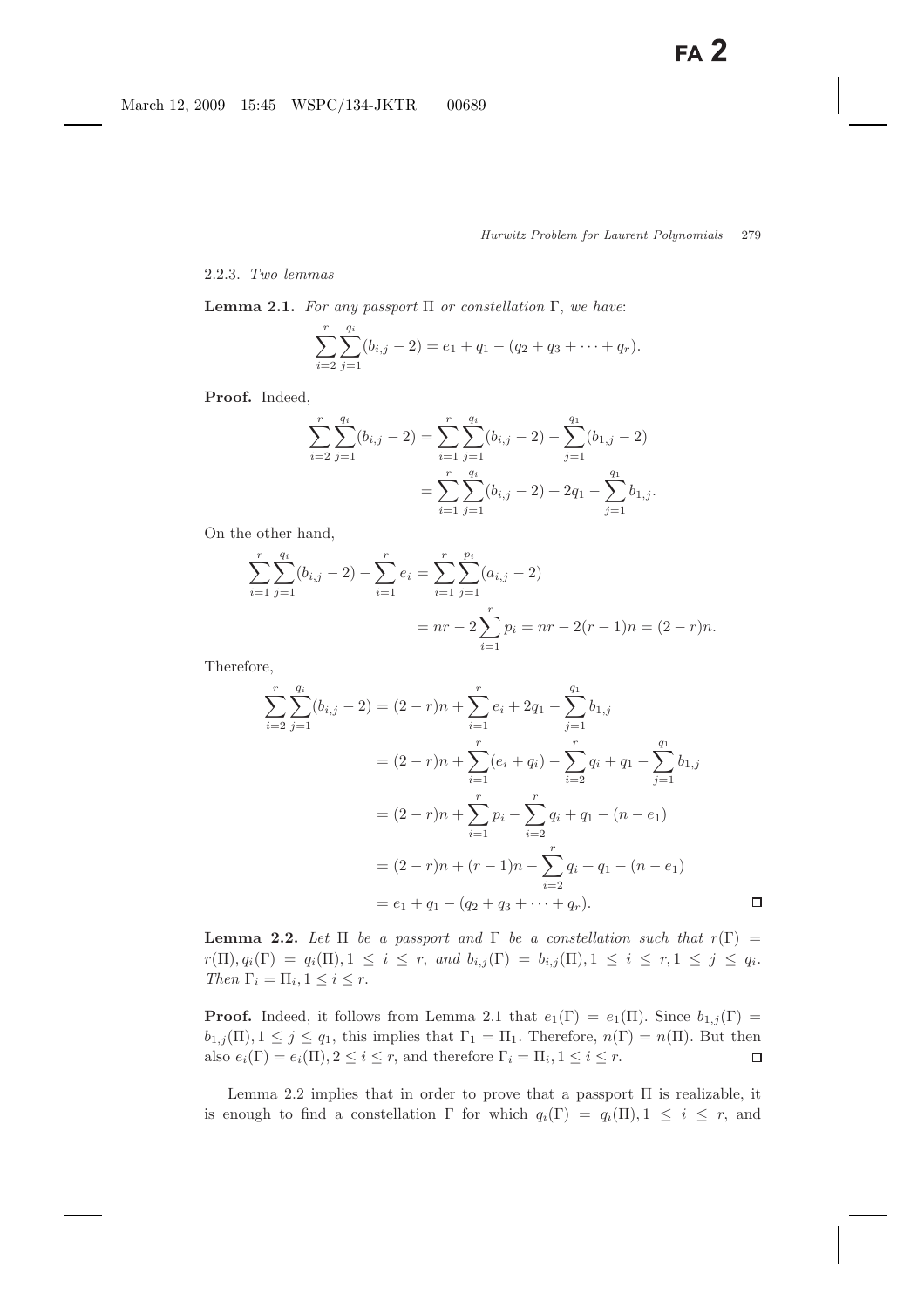

Fig. 7.

 $b_{i,j}(\Gamma) = b_{i,j}(\Pi), 1 \leq i \leq r, 1 \leq j \leq q_i$ , without checking that  $n(\Gamma) = n(\Pi)$  and  $e_i(\Gamma) = e_i(\Pi), 1 \leq i \leq r$ . We will often use this fact without mentioning it explicitly.

#### **3.** Passports with  $r > 2$

**Proposition 3.1.** Let  $r > 2$  and  $q_1 \geq q_2 \geq q_3 \geq \cdots \geq q_r > 0$  be integers such that  $q_1 \leq q_2 + q_3 + \cdots + q_r$ *. Then for any*  $s, 1 \leq s \leq q_2 + q_3 + \cdots + q_r$ *, there exists a sunflower*  $\Omega$  *such that all numerated vertices of*  $\Omega$  *have valencies*  $\leq 2, r(\Omega) = r$ ,  $q_i(\Omega) = q_i, 1 \leq i \leq r$ , and  $i(\Omega) = s$ .

**Proof.** We will prove the proposition in three stages. First, we will construct a sunflower  $\Delta$  for which  $q_1(\Delta) = q_2, q_i(\Delta) = q_i, 2 \leq i \leq r$ , and  $i(\Delta) = q_2$ . Then, we will construct a sunflower  $\Sigma$  such that  $q_i(\Sigma) = q_i, 1 \leq i \leq r$ , and  $i(\Sigma) = q_1$ . Finally, we will construct the sunflower  $\Omega$ .

To construct the sunflower  $\Delta$  first dispose  $2q_2+q_3+\cdots+q_r$  vertices,  $q_2$  of which are 1-vertices and  $q_i$ ,  $2 \leq i \leq r$ , of which are *i*-vertices, on the circle as follows: place a 1-vertex as the "first", a 2-vertex as the "second", and so on till an r-vertex (we move in the clockwise direction). Then, place again a 1-vertex and continue as above skipping however those *i*-vertices,  $2 \leq i \leq r$ , which are already out of stock (see Fig. 7, where  $q_2 = 3, q_3 = 2, q_4 = 1$ . Now, replace each edge of the obtained graph by a star respecting the vertex numeration as it is shown on Fig. 8. Clearly, we obtain a sunflower  $\Delta$  for which  $q_1(\Delta) = q_2, q_i(\Delta) = q_i, 2 \leq i \leq r$ . Furthermore, the construction implies that 1-vertices of valency 1 cannot be adjacent to the interior face of  $\Delta$ . It follows that there are exactly  $q_2$  1-vertices adjacent to the interior face of  $\Delta$  and hence the equality  $i(\Delta) = q_2$  holds.

To construct the sunflower  $\Sigma$  modify  $\Delta$  as follows. Replace any star S of  $\Delta$  for which its 1-vertex is of valency 1 (see Fig. 9(a)) by two stars shown on Fig. 9(b) so that to obtain a sunflower  $\tilde{\Delta}$  such that  $q_1(\tilde{\Delta}) = q_1(\Delta) + 1$  and  $q_i(\tilde{\Delta}) = q_i(\Delta)$ ,  $2 \leq i \leq r$  (see Fig. 10, where this operation is applied to the sunflower shown on Fig. 8). Observe that the number of appearances of 1-vertices when traversing the exterior face of  $\Delta$  equals the corresponding number for  $\Delta$  while the number of appearances of 1-vertices when traversing the interior face of  $\Delta$  exceeds the



Fig. 8.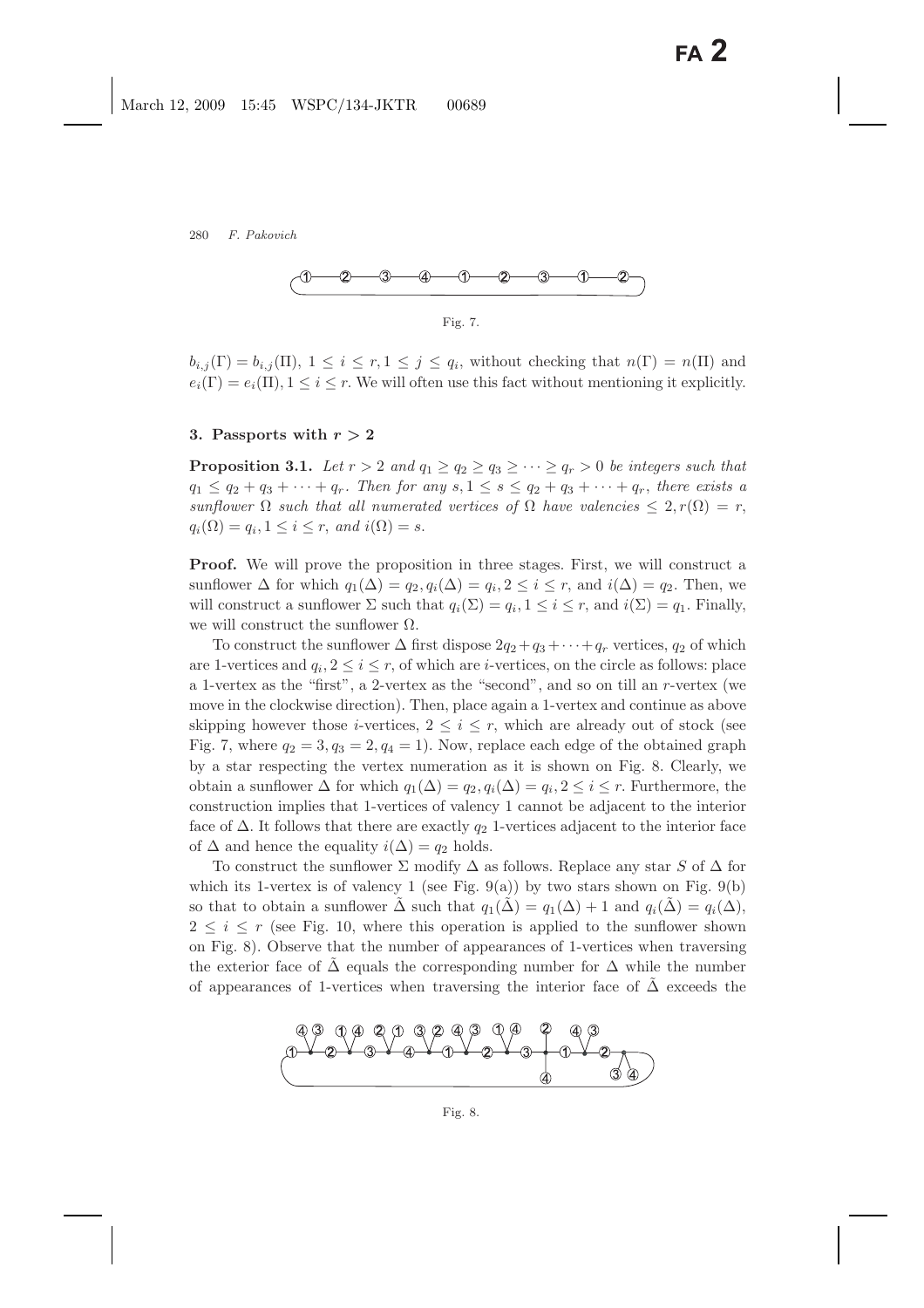

corresponding number for  $\Delta$  by 1. Therefore, the equalities  $e(\tilde{\Delta}) = e(\Delta), i(\tilde{\Delta}) =$  $i(\Delta)$  + 1 hold. Since by construction there are exactly  $q_3 + q_4 + \cdots + q_r$  stars of  $\Delta$  for which 1-vertex is of valency 1, and  $q_1 - q_2 \leq q_3 + \cdots + q_r$  by condition, after repeating this operation  $q_1 - q_2$  times, we obtain a sunflower  $\Sigma$  for which  $q_i(\Sigma) = q_i, 1 \leq i \leq r$ , and  $i(\Sigma) = q_1$ . Notice that by construction,  $\Sigma$  has  $q_2 + q_3 + \cdots + q_r - q_1$  1-vertices of valency 1.

Now, we are ready to construct the sunflower  $\Omega$ . First, observe that since  $e(\Sigma) = e(\Delta) = q_2 + q_3 + \cdots + q_r$ , in order to construct  $\Omega$  for  $s = q_2 + q_3 + \cdots + q_r$ , it is enough "to turn inside out"  $\Sigma$  (see Fig. 13 where this operation is applied to the sunflower shown on Fig. 10). For  $s, 1 \le s \le q_2 + q_3 + \cdots + q_r - 1$ , modify the sunflower  $\Sigma$  as follows. Suppose first that  $q_1 < q_2 + q_3 + \cdots + q_r$ . Then, there exists a 1-vertex u of  $\Sigma$  of valency 2 such that the next 1-vertex v, when traversing the exterior face of  $\Sigma$  in the counterclockwise direction, is of valency 1 (see Fig. 10, where a possible choice of u and v is shown). Indeed, consider an arbitrary 1-vertex t of valency 2. If the condition above is not satisfied for t, then the next 1-vertex  $t_1$ is also of valency 2. Check now the condition for  $t_1$  and so on. Since the condition  $q_1 < q_2 + q_3 + \cdots + q_r$  implies that  $\Sigma$  contains at least one 1-vertex of valency 1, continuing in this way we will arrive to the vertex needed (recall that 1-vertices of valency 1 cannot be adjacent to the interior face of  $\Sigma$ ).

Now, traverse the exterior face of  $\Sigma$  in the counterclockwise direction starting from the vertex  $v$  till the moment when a 1-vertex will appear for the  $s$  time and denote this 1-vertex by w. If the valency of w is 2 (see Fig. 10, where  $s = 1$  and the corresponding vertex is denoted by  $w_1$ ), then divide w into two (not connected) 1-vertices and glue one of them with v as it shown on Fig. 11 (note that if  $s =$  $q_2 + q_3 + \cdots + q_r - 1$  then  $w = u$ ).

On the other hand, if the valency of  $w$  is 1 (note that in this case necessarily  $s < q_2 + q_3 + \cdots + q_r - 1$ , see Fig. 10, where  $s = 2$  and the corresponding vertex is denoted by  $w_2$ ), then glue vertices v and w and then divide u into two (not connected) 1-vertices as it is shown on Fig. 12. Clearly, in both cases, we obtain a sunflower  $\Omega$  for which  $q_i(\Omega) = q_i, 1 \leq i \leq r$ , and  $i(\Omega) = s$ .

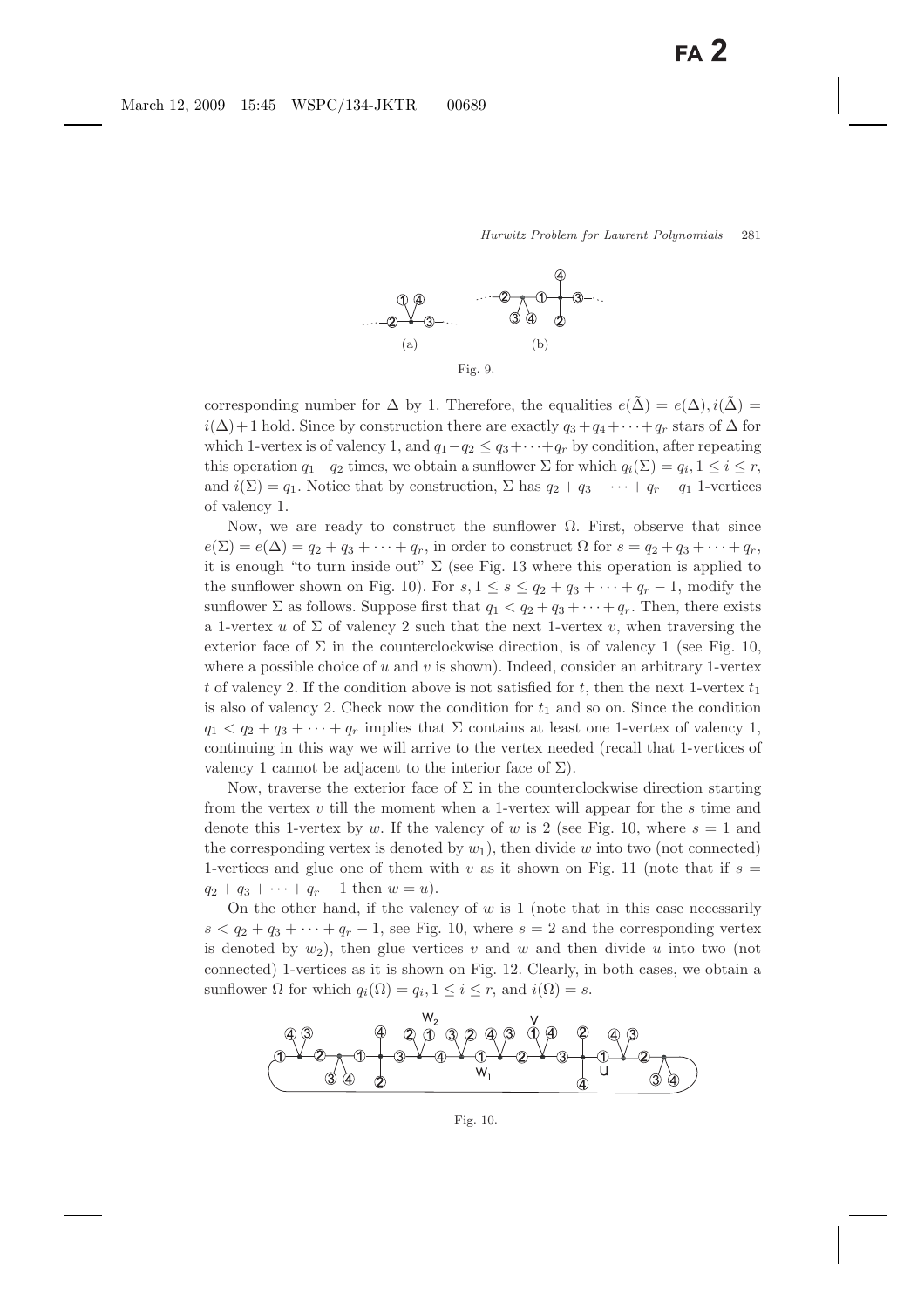

Fig. 11.

To finish the proof we only must consider the case when  $q_1 = q_2 + q_3 + \cdots + q_r$ and s satisfies

$$
1 \le s \le q_2 + q_3 + \dots + q_r - 1. \tag{3.1}
$$

Set

$$
\tilde{q}_1 = q_2 + q_3 + \cdots + q_r - 1, \quad \tilde{q}_i = q_i, \quad 2 \le i \le r.
$$

Since  $\tilde{q}_1 < \tilde{q}_2 + \tilde{q}_3 + \cdots + \tilde{q}_r$ , for any number s satisfying  $1 \leq s \leq \tilde{q}_2 + \tilde{q}_3 + \cdots + \tilde{q}_r$ using the already proved part of the proposition, we can construct a sunflower  $\hat{\Omega}$ for which  $q_i(\tilde{\Omega}) = \tilde{q}_i, 1 \leq i \leq r$ , and  $i(\tilde{\Omega}) = s$ . Furthermore, if s satisfies

$$
1 \le s \le \tilde{q}_2 + \tilde{q}_3 + \dots + \tilde{q}_r - 1 \tag{3.2}
$$

(that is if  $\Omega$  is distinct from the sunflower shown on Fig. 13), then by construction  $\Omega$  contains a 1-vertex y of valency 1 adjacent to the exterior face of  $\Omega$  (see Fig. 11). Gluing now to the vertex y a star, we obtain a sunflower  $\Omega$  for which  $q_i(\Omega) = q_i, 1 \leq i \leq r$ , and  $i(\Omega) = s$ . Since inequalities (3.1) and (3.2) are equivalent, this proves the proposition.  $\Box$ 

**Lemma 3.2.** *A passport*  $\Pi$  *for which*  $s(\Pi) \leq q_2(\Pi) + q_3(\Pi) + \cdots + q_r(\Pi)$  *is realizable whenever*  $r(\Pi) > 2$ .

**Proof.** Suppose first that  $q_1(\Pi) \leq q_2(\Pi) + q_3(\Pi) + \cdots + q_r(\Pi)$ . Then by Proposition 3.1, there exists a sunflower  $\Omega$  such that  $i(\Omega) = s(\Pi), q_i(\Omega) = q_i(\Pi),$  $1 \leq i \leq r$  and all numerated vertices of  $\Omega$  have valencies  $\leq 2$ . Clearly, we can

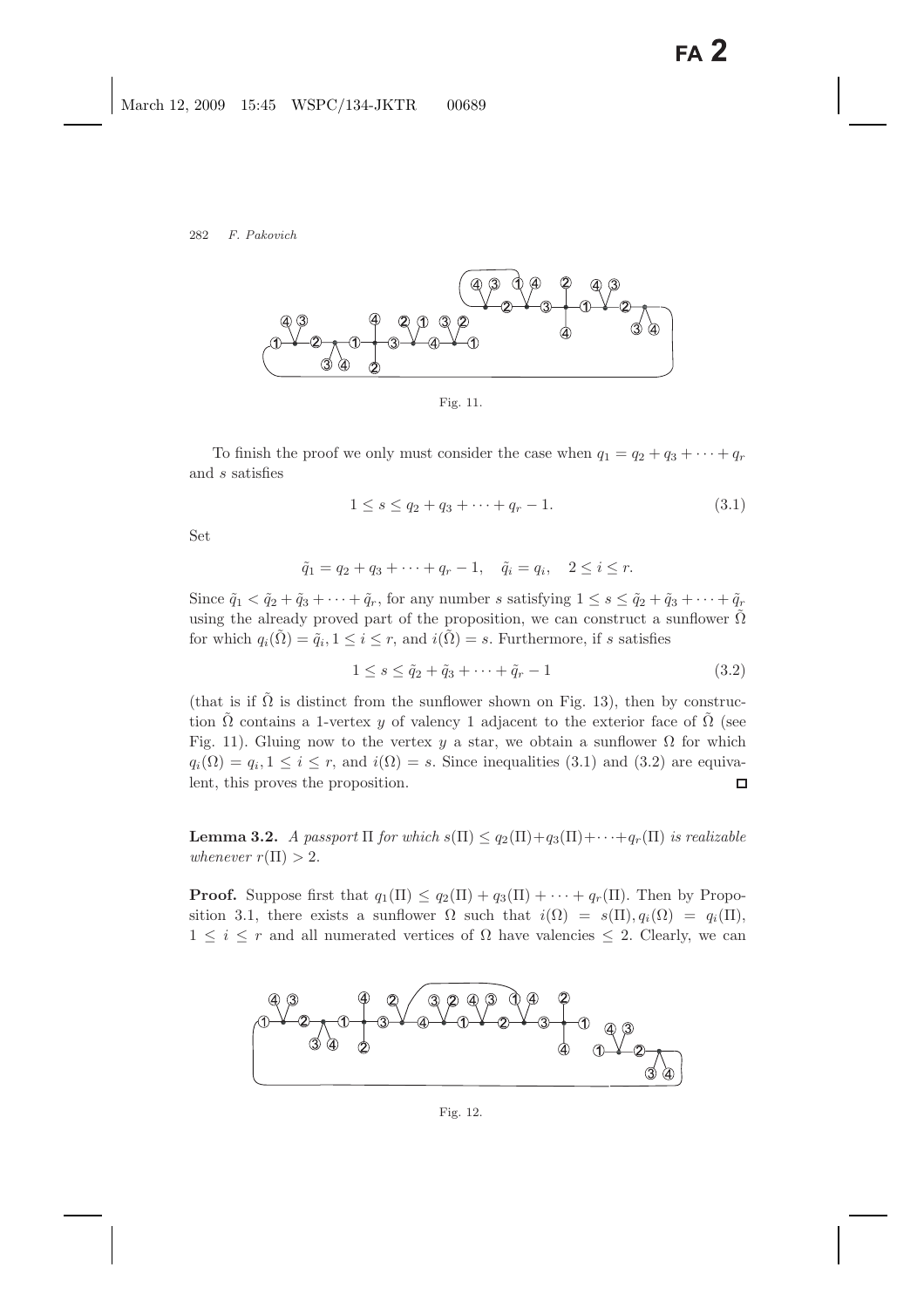

Fig. 13.

glue a number of stars to the vertices of valency 2 of  $\Omega$  so that for the obtained constellation  $\Omega_1$  to get

$$
b_{i,j}(\Omega_1) = b_{i,j}(\Pi), \qquad 1 \le i \le r, \quad 1 \le j \le q_i. \tag{3.3}
$$

Furthermore, since  $\Omega$  is a sunflower we can glue the stars needed so that the constellation  $\Omega_1$  also will be a sunflower (see Fig. 14, where

 $s(\Pi) < q_2(\Pi) + q_3(\Pi) + \cdots + q_r(\Pi)$ 

and Fig. 17, where  $s(\Pi) = q_2(\Pi) + q_3(\Pi) + \cdots + q_r(\Pi)$ . Then,  $i(\Omega_1) = s(\Pi)$ and therefore the valency datum of  $\Omega_1$  coincides with  $\Pi$  (see the remark after Lemma 2.2).

In the case when  $q_1(\Pi) > q_2(\Pi) + q_3(\Pi) + \cdots + q_r(\Pi)$ , we act as follows. In the beginning, using Proposition 3.1 construct a sunflower  $\Omega$  such that  $i(\Omega) = s(\Pi)$  and

 $q_1(\Omega) = q_2(\Pi) + q_3(\Pi) + \cdots + q_r(\Pi), \qquad q_i(\Omega) = q_i(\Pi), \quad 2 \leq i \leq r.$ 

Note that since  $q_1(\Omega) = q_2(\Omega) + q_3(\Omega) + \cdots + q_r(\Omega)$ , the construction of Proposition 3.1 implies that  $\Omega$  contains no 1-vertices of valency 1. On the next stage, glue a number of stars to the vertices of valency 2 of  $\Omega$  so that to obtain a sunflower  $\Omega_1$ for which  $i(\Omega_1) = s(\Pi)$  and

$$
b_{i,j}(\Omega_1) = b_{i,j}(\Pi), \qquad 2 \le i \le r, \quad 1 \le j \le q_i,
$$

while

$$
\{b_{1,1}(\Omega_1), b_{1,2}(\Omega_1), \ldots, b_{1,q_1(\Omega_1)}(\Omega_1)\} = \{b_{1,l+1}(\Pi), b_{1,l+2}(\Pi), \ldots, b_{1,q_1(\Pi)}(\Pi)\},\
$$

where

$$
l = q_1(\Pi) - (q_2(\Pi) + q_3(\Pi) + \cdots + q_r(\Pi))
$$

(see Fig. 15, where  $s(\Pi) < q_2(\Pi) + q_3(\Pi) + \cdots + q_r(\Pi)$ ).



Fig. 14.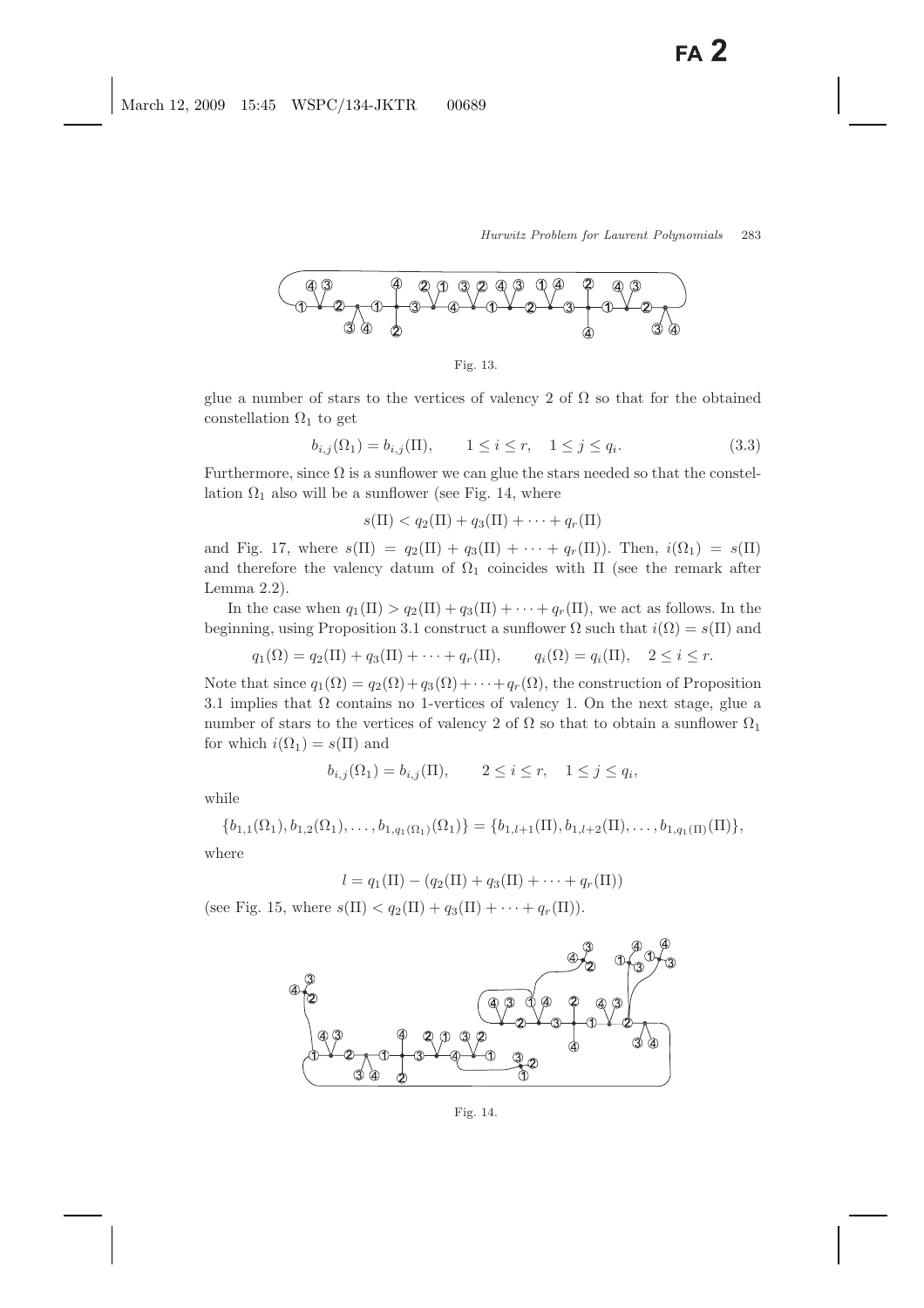

Fig. 15.

Since  $\Omega$  have no 1-vertices of valency 1, it is easy to see that for the number  $\nu$ of 1-vertices of valency 1 of  $\Omega_1$  the equality

$$
\nu = \sum_{i=2}^{r} \sum_{j=1}^{q_i(\Pi)} (b_{i,j}(\Pi) - 2)
$$

holds. Note that all these 1-vertices are adjacent to the exterior face of  $\Omega_1$ . Since Lemma 2.1 implies that  $\nu \geq l$ , on the last stage of our construction, we can glue l stars to the 1-vertices of valency 1 of  $\Omega_1$  so that to obtain a sunflower  $\Omega_2$  for which  $i(\Omega_2) = s(\Pi), q_i(\Omega_2) = q_i(\Pi), 1 \leq i \leq r$ , and

$$
b_{i,j}(\Omega_2) = b_{i,j}(\Pi), \quad 1 \le i \le r, \quad 1 \le j \le q_i
$$

(see Fig. 16, where  $s(\Pi) < q_2(\Pi) + q_3(\Pi) + \cdots + q_r(\Pi)$  and Fig. 19, where  $s(\Pi)$  =  $q_2(\Pi) + q_3(\Pi) + \cdots + q_r(\Pi)).$  $\Box$ 

**Proposition 3.3.** *A passport*  $\Pi$  *for which*  $q_1(\Pi) \leq q_2(\Pi) + q_3(\Pi) + \cdots + q_r(\Pi)$  *is realizable whenever*  $r(\Pi) > 2$ .



Fig. 16.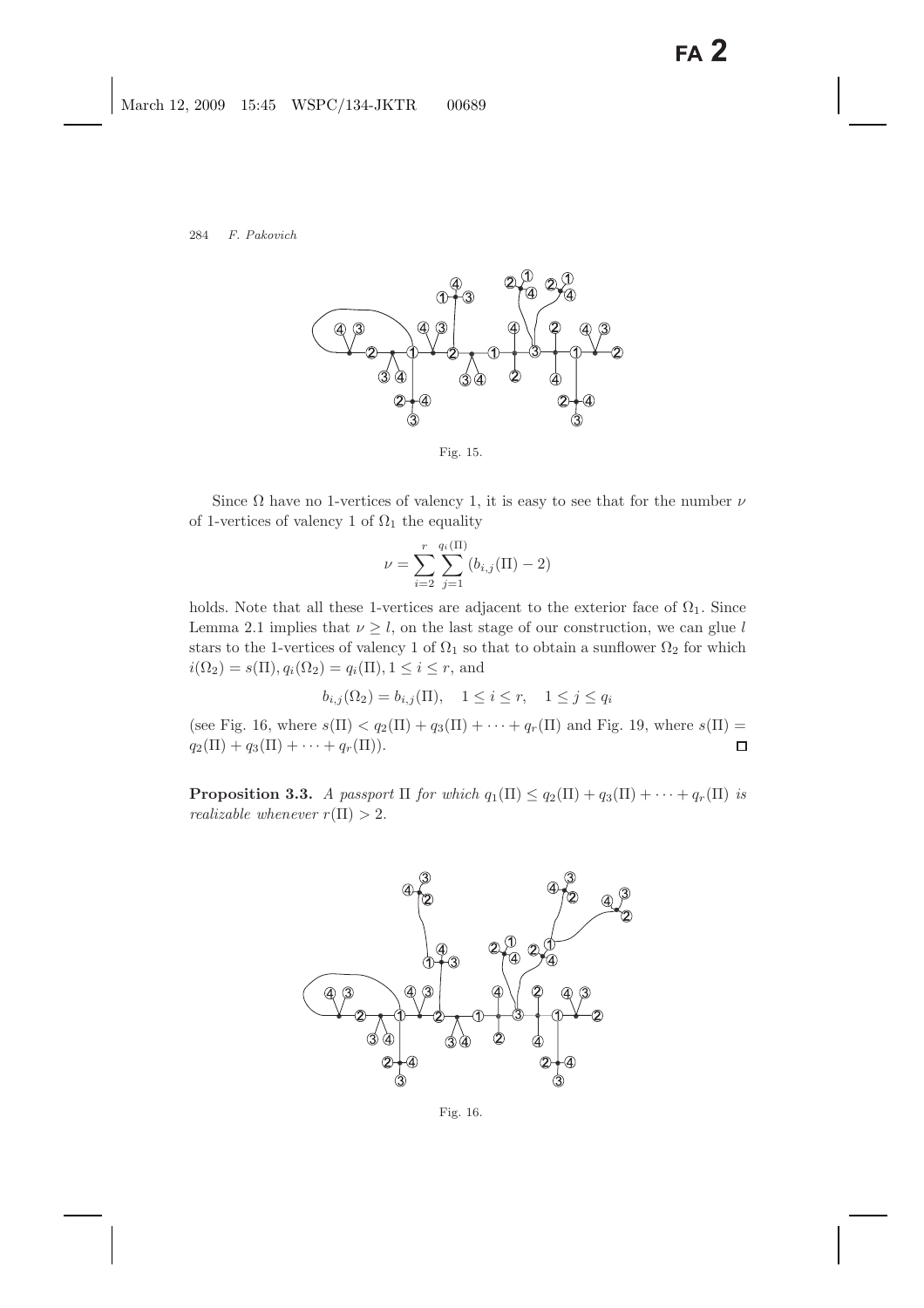

**Proof.** In view of Lemma 3.2, we only must consider the case when  $s(\Pi)$  satisfies

$$
q_2(\Pi) + q_3(\Pi) + \cdots + q_r(\Pi) < s(\Pi) \leq n/2.
$$

Let  $\Omega$  be a sunflower such that  $\Omega_i = \Pi_i$ ,  $1 \leq i \leq r$ , and

$$
i(\Omega) = q_2(\Pi) + q_3(\Pi) + \cdots + q_r(\Pi)
$$

constructed in Lemma 3.2. Since  $q_1(\Pi) \leq q_2(\Pi) + q_3(\Pi) + \cdots + q_r(\Pi)$ ,  $\Omega$  has the form shown on Fig. 17 (that is all vertices of  $\Omega$  of valency  $\geq 2$  are on  $c(\Omega)$ ).

Observe that if we "shift" any of branches of  $\Omega$  from outside to inside (see Fig. 18), then we obtain a constellation  $\tilde{\Omega}$  with  $q_i(\tilde{\Omega}) = q_i(\Pi), 1 \leq i \leq r$ , and

$$
i(\tilde{\Omega}) = q_2(\Pi) + q_3(\Pi) + \cdots + q_r(\Pi) + 1.
$$

It is clear that repeating this operation we can obtain a constellation  $\Omega_1$  with  $q_i(\Omega_1) = q_i(\Pi), 1 \leq i \leq r$ , and  $i(\Omega_1)$  equal to any s which satisfies

$$
q_2(\Pi) + q_3(\Pi) + \dots + q_r(\Pi) + 1 \le s \le \mu,
$$

where

$$
\mu = q_2(\Pi) + q_3(\Pi) + \dots + q_r(\Pi) + \sum_{i=1}^r \sum_{j=1}^{q_i(\Pi)} (b_{i,j}(\Pi) - 2).
$$
 (3.4)



Fig. 18.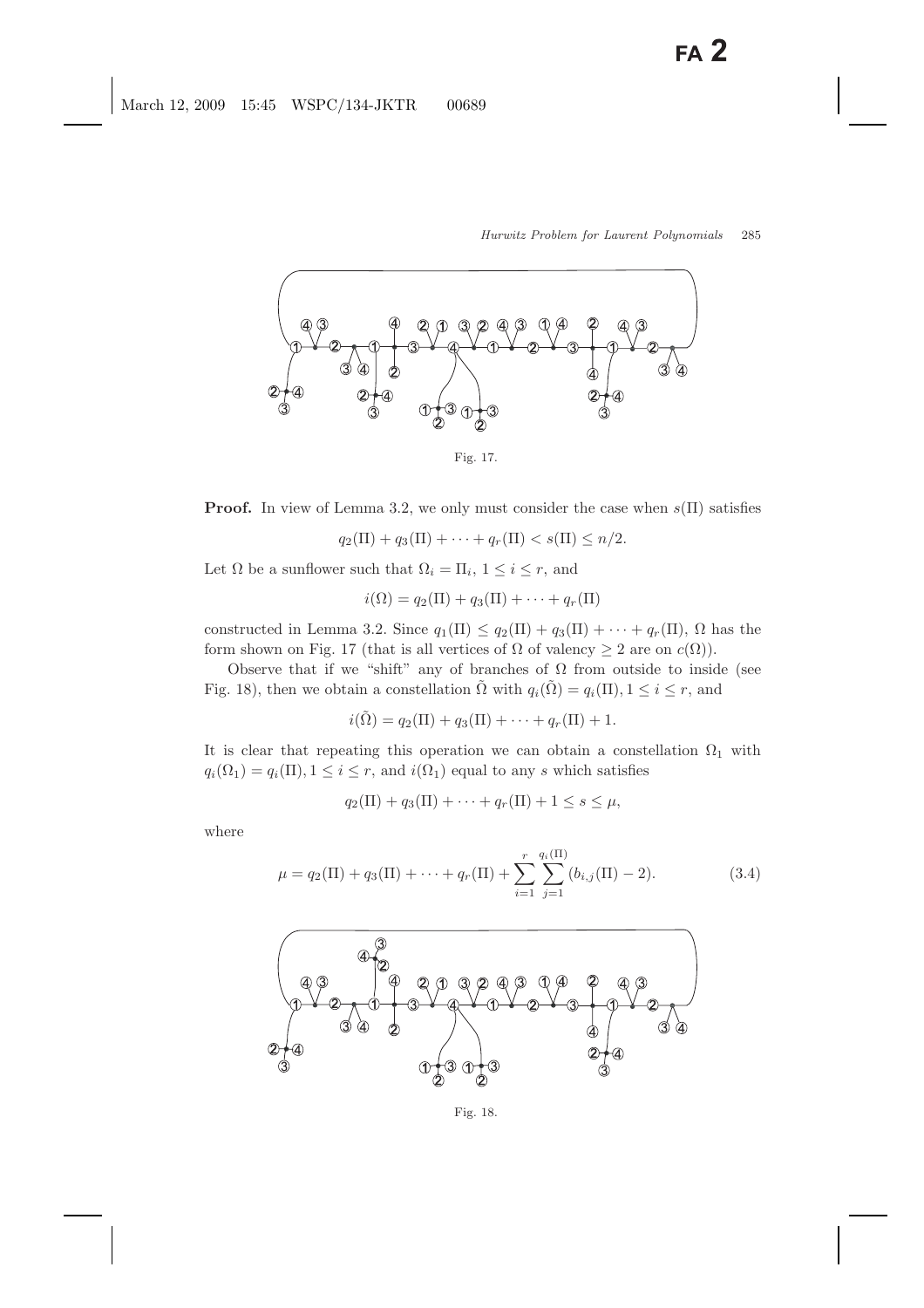So, to finish the proof we only must show that  $\mu \geq n/2$ . Since by Lemma 2.1

$$
\mu = \sum_{j=1}^{q_1(\Pi)} (b_{1,j}(\Pi) - 2) + e_1(\Pi) + q_1(\Pi) = n - e_1(\Pi) - 2q_1(\Pi) + e_1(\Pi) + q_1(\Pi)
$$
  
=  $n - q_1(\Pi)$ , (3.5)

it follows from the obvious equality  $q_1(\Pi) \leq n/2$  that

$$
\mu \ge n/2. \tag{3.6}
$$

 $\Box$ 

**Lemma 3.4.** *Let*  $u_1, u_2, \ldots, u_l$ , *t be integers such that*  $1 < u_1 \leq u_2 \leq \cdots \leq u_l$  *and*  $t \geq 1$ . *Then, the equation* 

$$
s = y + x_1 u_1 + x_2 u_2 + \dots + x_l u_l \tag{3.7}
$$

*has a solution in*  $x_i, y$  *with*  $x_i \in \{0,1\}, 1 \leq i \leq l$ , and  $y \in \{0,1,2,\ldots,t\}$  for any s satisfying  $0 \le s \le t + u_1 + u_2 + \cdots + u_l$  *if and only if for any*  $k, 1 \le k \le l$ , the *inequality*

$$
t + \sum_{i=1}^{k-1} u_i \ge u_k - 1 \tag{3.8}
$$

*holds. In particular, the condition*  $t \geq u_l - 1$  *is sufficient.* 

**Proof.** First, notice that condition  $(3.8)$  is necessary since if  $(3.8)$  fails to be true, say, for  $k = h$ , then Eq. (3.7) has no solutions for  $s = u_h - 1$ . Indeed, since  $s < u_h \leq u_{h+1} \leq \cdots \leq u_l$  if such a solution exists, then necessary  $x_i = 0$  for  $i \geq h$ . On the other hand, since  $t + \sum_{i=1}^{h-1} u_i < u_h - 1$ , the inequality

$$
y + x_1 u_1 + x_2 u_2 + \dots + x_{h-1} u_{h-1} < s
$$

holds for any choice of  $x_i, 1 \leq i \leq h-1$  and  $y, 0 \leq y \leq t$ .

To prove the sufficiency of (3.8), we use the induction on l. For  $l = 1$  the lemma is obvious. Suppose that it holds for  $l = n$  and prove it for  $l = n + 1$ . If s satisfies  $0 \leq s \leq t + u_1 + u_2 + \cdots + u_n$ , then the statement is true since by the inductive hypothesis there exist  $x_i, 1 \leq i \leq n$ , and  $y, 0 \leq y \leq t$ , such that

$$
s = y + x_1 u_1 + x_2 u_2 + \dots + x_n u_n.
$$

On the other hand, if

$$
t + u_1 + u_2 + \dots + u_n < s \leq t + u_1 + u_2 + \dots + u_n + u_{n+1} \tag{3.9}
$$

then (3.8) taken for  $k = l = n + 1$  implies that  $s = u_{n+1} + \tilde{s}$  for some  $\tilde{s} \geq 0$ . Furthermore, since (3.9) implies that  $0 \leq \tilde{s} \leq t + u_1 + u_2 + \cdots + u_n$ , the inductive hypothesis implies that there exist  $x_i, 1 \leq i \leq n$ , and  $y, 0 \leq y \leq t$ , such that

$$
\tilde{s} = y + x_1u_1 + x_2u_2 + \cdots + x_nu_n
$$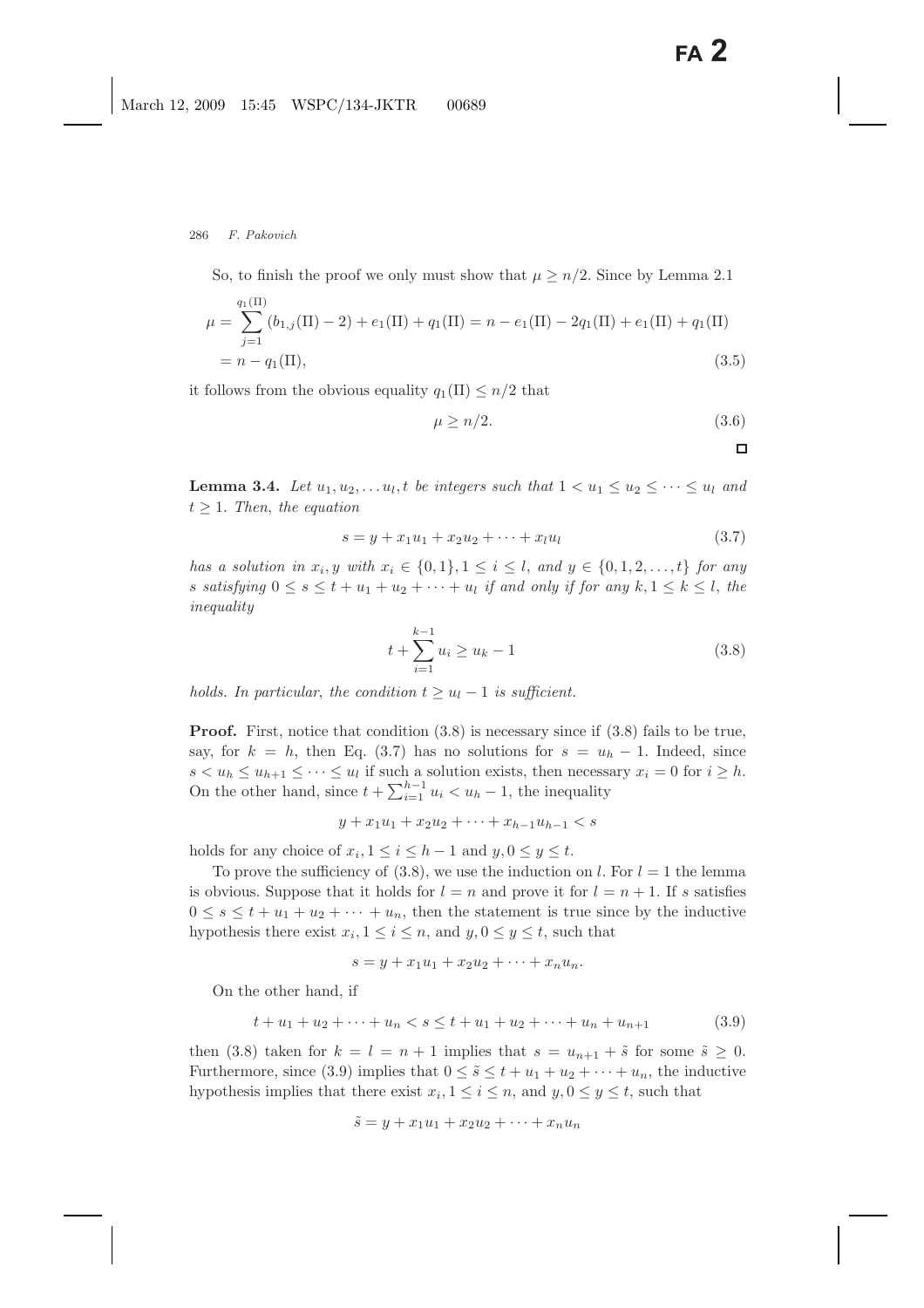

Fig. 19.

and hence

 $s = y + x_1u_1 + x_2u_2 + \cdots + x_nu_n + x_{n+1}u_{n+1}$ 

with  $x_{n+1} = 1$ .

**Lemma 3.5.** *A passport*  $\Pi$  *for which*  $q_1(\Pi) > q_2(\Pi) + q_3(\Pi) + \cdots + q_r(\Pi)$  and s satisfies  $q_2(\Pi) + q_3(\Pi) + \cdots + q_r(\Pi) < s(\Pi) \leq n/2$  is realizable whenever  $\Pi_1 \neq$  $\{2, 2, \ldots, 2\}$  *and*  $r(\Pi) > 2$ .

**Proof.** Let  $\Omega$  be a sunflower such that  $\Omega_i = \Pi_i, 1 \leq i \leq r$ , and  $i(\Omega)$  $q_2(\Pi) + q_3(\Pi) + \cdots + q_r(\Pi)$  constructed in Lemma 3.2. In view of the inequality  $q_1(\Pi) > q_2(\Pi) + q_3(\Pi) + \cdots + q_r(\Pi)$ ,  $\Omega$  has the form shown on Fig. 19 and by construction admits two types of branches. First,  $\Omega$  has

$$
l = q_1(\Pi) - (q_2(\Pi) + q_3(\Pi) + \cdots + q_r(\Pi))
$$

"long" branches  $\lambda_i$  for which  $|\lambda_i| = b_{1,i}, 1 \leq i \leq l$ . Second,  $\Omega$  has

$$
t = \sum_{j=l+1}^{q_1(\Pi)} (b_{1,j}(\Pi) - 2) + \sum_{i=2}^r \sum_{j=1}^{q_i(\Pi)} (b_{i,j}(\Pi) - 2) - l \tag{3.10}
$$

"short" branches  $\mu_j$ ,  $1 \leq j \leq t$ , for which  $|\mu_j| = 1$ . Note that in view of Lemma 2.1, we have:

$$
t = \sum_{j=l+1}^{q_1(\Pi)} (b_{1,j}(\Pi) - 2) + e_1(\Pi).
$$

Clearly, shifting a number of branches  $\lambda_i$ ,  $1 \leq i \leq l$ ,  $\mu_j$ ,  $1 \leq j \leq t$ , from outside to inside (see Fig. 20), we can obtain a constellation  $\Omega_1$  such that  $\Omega_{1i} = \Pi_i, 1 \leq i \leq r$ ,

 $\Box$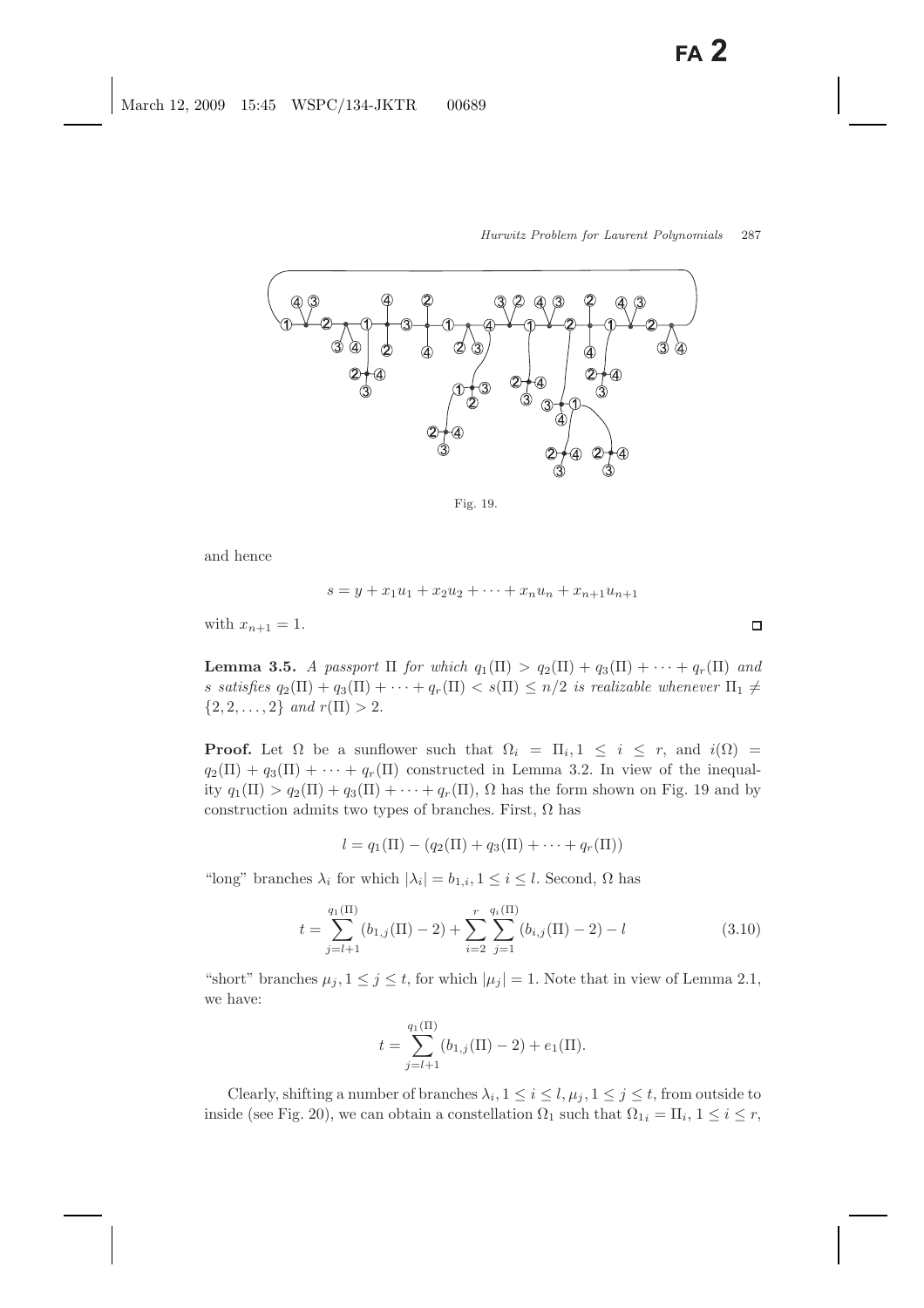

Fig. 20.

and  $i(\Omega_1) = s$ , where s is any number which can be represented as the sum

$$
s = q_2(\Pi) + q_3(\Pi) + \dots + q_r(\Pi) + y + x_1 b_{1,1}(\Pi) + x_2 b_{1,2}(\Pi)
$$
  
+ ... +  $x_l b_{1,l}(\Pi)$  (3.11)

for some  $x_i, y$  with  $x_i \in \{0, 1\}, 1 \le i \le l$ , and  $y \in \{0, 1, 2, \ldots, t\}$ . Furthermore, since for the maximal possible value  $s_{\rm max}$  of  $s,$  we have:

$$
s_{\max} = q_2(\Pi) + q_3(\Pi) + \cdots + q_r(\Pi) + \sum_{j=1}^{l} b_{1,j}(\Pi) + t
$$
  
\n
$$
= q_1(\Pi) - l + \sum_{j=1}^{l} b_{1,j}(\Pi) + \sum_{j=l+1}^{q_1(\Pi)} (b_{1,j}(\Pi) - 2) + e_1(\Pi)
$$
  
\n
$$
= q_1(\Pi) - l + \sum_{j=1}^{q_1(\Pi)} b_{1,j}(\Pi) - 2(q_1(\Pi) - l) + e_1(\Pi)
$$
  
\n
$$
= \sum_{j=1}^{q_1(\Pi)} b_{1,j}(\Pi) + e_1(\Pi) - (q_1(\Pi) - l)
$$
  
\n
$$
= n - (q_2(\Pi) + q_3(\Pi) + \cdots + q_r(\Pi)),
$$

it follows from

$$
q_2(\Pi) + q_3(\Pi) + \cdots + q_r(\Pi) < q_1(\Pi) \leq n/2
$$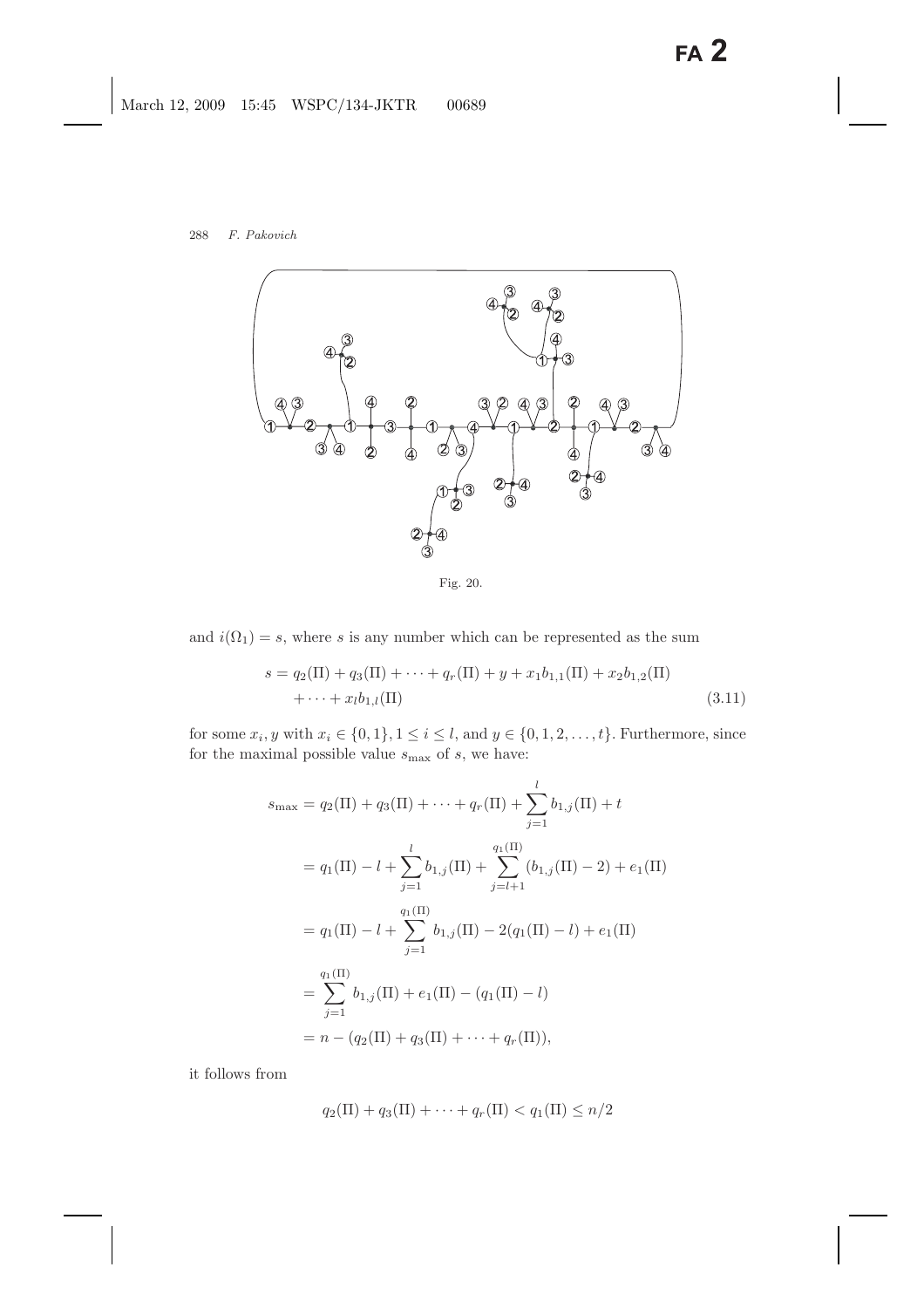that

$$
s_{\text{max}} > n/2. \tag{3.12}
$$

Therefore, in order to prove the lemma, we only must show that s can take any value between 0 and  $s_{\text{max}}$ . By Lemma 3.4, it is enough to establish that

$$
t = \sum_{j=l+1}^{q_1(\Pi)} (b_{1,j}(\Pi) - 2) + e_1(\Pi) \ge b_{1,l}(\Pi) - 1.
$$
 (3.13)

Since the condition  $r > 2$  implies that

$$
q_1(\Pi) - l = q_2(\Pi) + q_3(\Pi) + \dots + q_r(\Pi) \ge 2,
$$
\n(3.14)

we have:

$$
\sum_{j=l+1}^{q_1(\Pi)} (b_{1,j}(\Pi)-2)+e_1(\Pi)\geq b_{1,q_1}(\Pi)+b_{1,q_1-1}(\Pi)-4+e_1(\Pi).
$$

Furthermore, since  $\Pi_1 \neq \{2, 2, ..., 2\}$ , at least one of the inequalities  $b_{1,q_1}(\Pi) \geq 3$ ,  $e_1(\Pi) > 1$  holds. In both cases, we have:

$$
b_{1,q_1}(\Pi) + b_{1,q_1-1}(\Pi) - 4 + e_1(\Pi) \ge b_{1,q_1-1}(\Pi) - 1 \ge b_{1,l}(\Pi) - 1. \tag{3.15}
$$

**Proposition 3.6.** *A passport*  $\Pi$  *for which*  $q_1(\Pi) > q_2(\Pi) + q_3(\Pi) + \cdots + q_r(\Pi)$  *is realizable whenever*  $r(\Pi) > 2$ .

**Proof.** If  $s(\Pi) \leq q_2(\Pi) + q_3(\Pi) + \cdots + q_r(\Pi)$ , then the proposition follows from Lemma 3.2. If  $q_2(\Pi) + q_3(\Pi) + \cdots + q_r(\Pi) < s(\Pi) \leq n/2$  and  $\Pi_1 \neq \{2, 2, \ldots, 2\}$ , then the proposition follows from Lemma 3.5. Therefore, we only must consider the case when

$$
\Pi_1 = \{2, 2, ..., 2\}, \quad q_2(\Pi) + q_3(\Pi) + \cdots + q_r(\Pi) < s(\Pi) \leq n/2.
$$

Let  $\Omega$  be a sunflower such that  $\Omega_i = \Pi_i, 1 \leq i \leq r$ , and  $i(\Omega)$  $q_2(\Pi) + q_3(\Pi) + \cdots + q_r(\Pi)$  constructed in Lemma 3.2 (see Fig. 21). Since  $\Pi_1$  $\{2, 2, \ldots, 2\}$ , it has a more restrictive form than the one shown on Fig. 19, in particular the branches of  $\Omega$  can grow only from non 1-vertices and have weight 2. As above, shifting these branches from outside to inside, we can obtain a constellation  $\Omega_1$  such that  $\Omega_{1i} = \Pi_i, 1 \leq i \leq r$ , and  $i(\Omega_1) = s$ , where s is any number which has the form

$$
s = q_2(\Pi) + q_3(\Pi) + \dots + q_r(\Pi) + 2k, \quad 0 \le k \le \sum_{i=2}^r \sum_{j=1}^{q_i(\Pi)} (b_{i,j}(\Pi) - 2).
$$

Since in view of Lemma 2.1 for the maximal possible value  $s_{\text{max}}$  of s, we have:

$$
s_{\max} = 2q_1(\Pi) - (q_2(\Pi) + q_3(\Pi) + \cdots + q_r(\Pi))
$$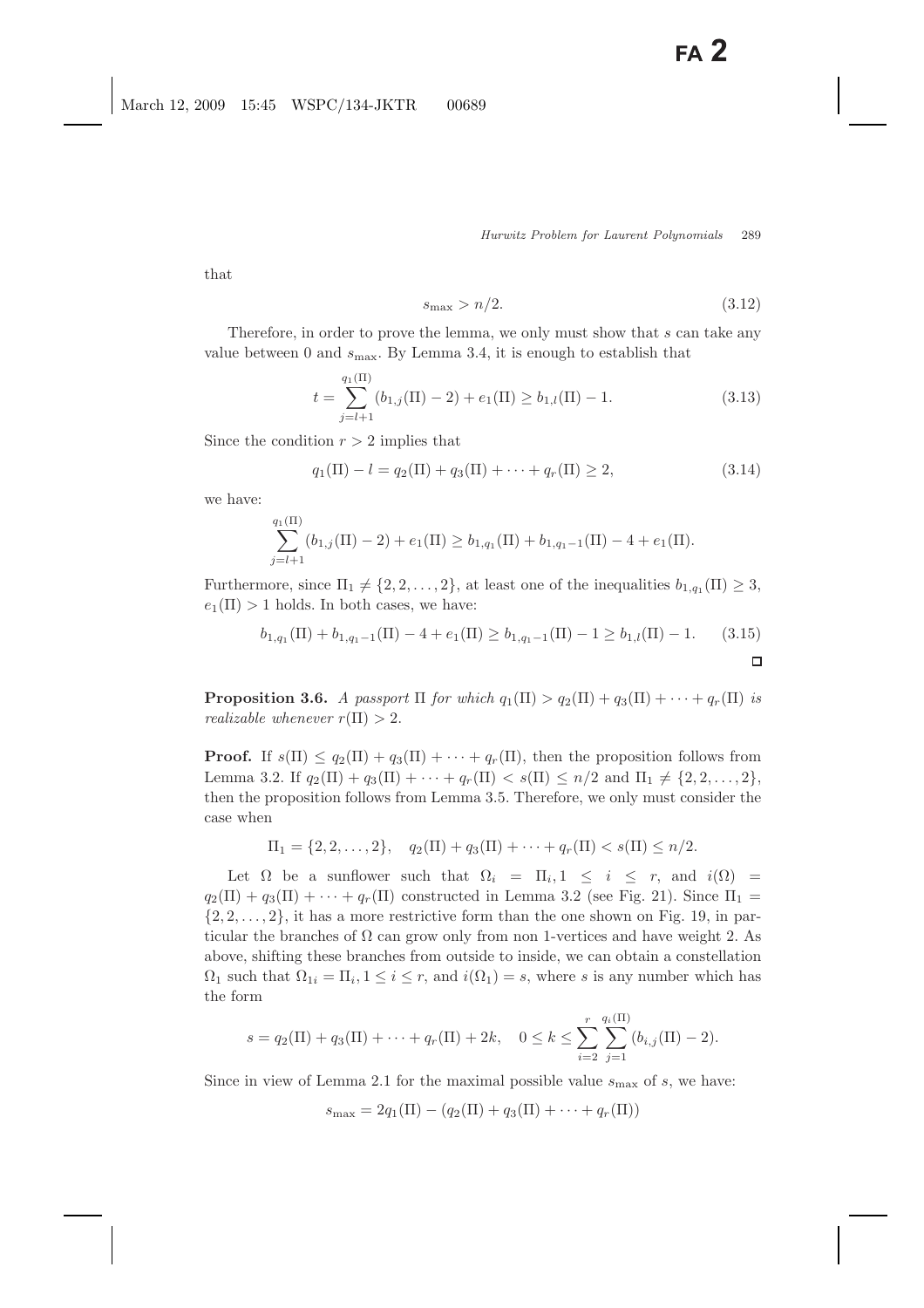

Fig. 21.

and  $q_1(\Pi) > q_2(\Pi) + q_3(\Pi) + \cdots + q_r(\Pi)$ , the inequality  $s_{\max} > q_1(\Pi)$  holds. It follows now from  $q_1(\Pi) = n/2$  that  $s_{\text{max}} > n/2$  and therefore  $\Pi$  is realizable whenever  $s(\Pi) = q_2(\Pi) + q_3(\Pi) + \cdots + q_r(\Pi) \pmod{2}$ .

In order to treat the case when

$$
s(\Pi) = 1 + q_2(\Pi) + q_3(\Pi) + \dots + q_r(\Pi) \pmod{2},
$$
  
 
$$
q_2(\Pi) + q_3(\Pi) + \dots + q_r(\Pi) < s \leq n/2,
$$

we act as follows. In the beginning, using the already proved part of the proposition, construct a sunflower  $\Omega_2$  such that  $\Omega_{2i} = \Pi_i, 1 \leq i \leq r$ , and  $i(\Omega_2) = s(\Pi) - 1$ . Recall that by construction (see Proposition 3.1) the cycle  $c(\Omega_2)$  of  $\Omega_2$  possesses the following property: the 1- and non 1-vertices of  $c(\Omega_2)$  alternate and if a non 1-vertex v follows a non 1-vertex u, when traversing  $c(\Omega_2)$  in the counterclockwise direction, then the number of v is greater than the number of u unless  $v$  is a 2-vertex (see Fig. 22). In particular, since  $r > 2$ , we can find a pair of vertices u, v such that u is a 2-vertex, v is a 3-vertex, and v follows  $u$ .

Consider the corresponding adjacent stars  $S, R$  of  $\Omega_2$  (see Fig. 23(a)) and perform the following operation: remove  $S, R$  and glue instead two new stars shown on Fig. 23(b) leaving the branches possibly growing from  $u$  and  $v$  (denoted by dotted lines) unchanged (see Fig. 24, where this operation is applied to the constellation shown on Fig. 21).

Taking into account that the branches of  $\Omega_2$  can grow only from the non 1-vertices of valency 2, it is easy to see that this operation is well defined and that as a result we obtain a constellation  $\Omega_3$  for which  $\Omega_{3i} = \Pi_i$ ,  $1 \leq i \leq r$ , and  $i(\Omega_3) = s(\Pi).$  $\Box$ 



Fig. 22.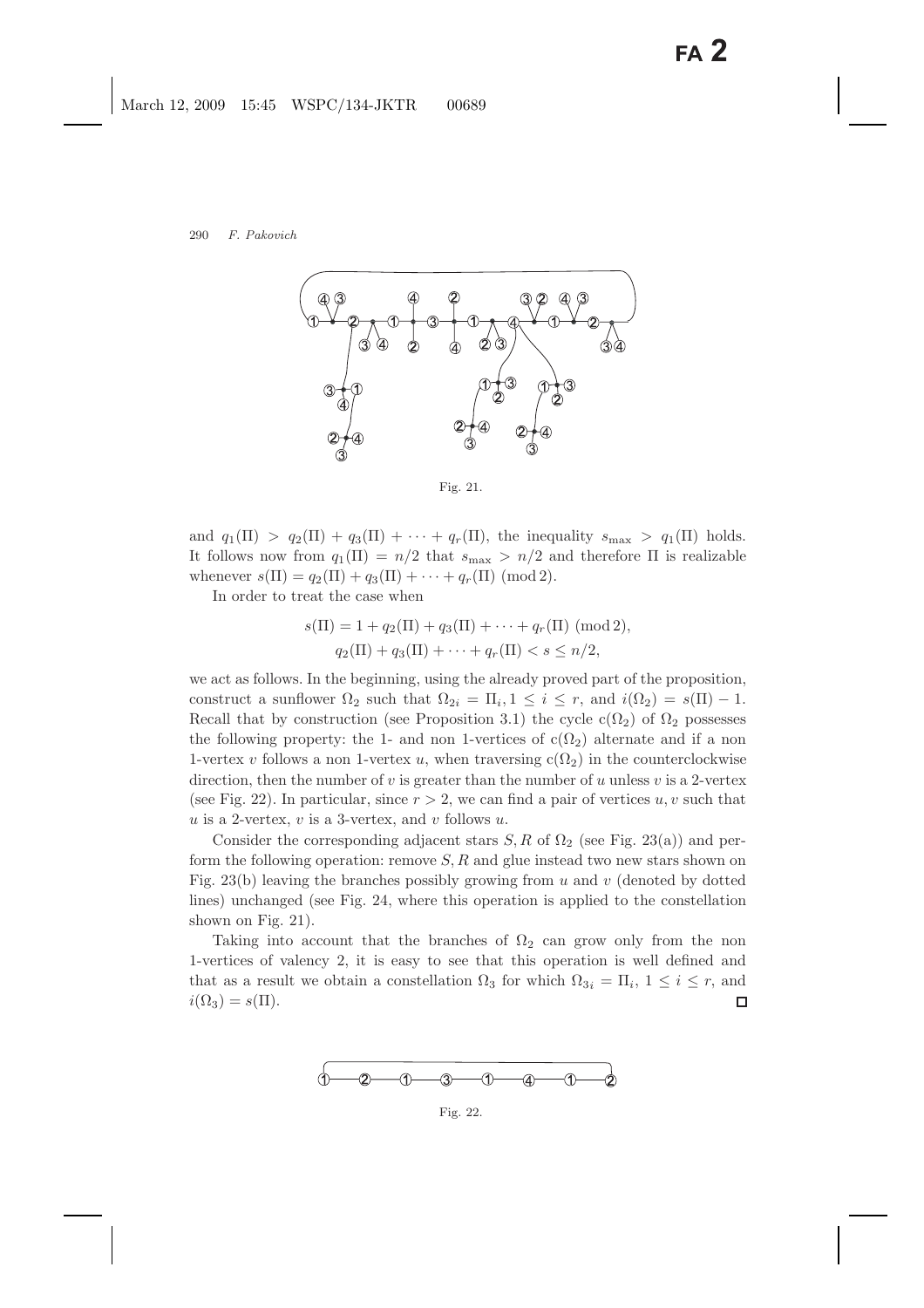

**Theorem 3.7.** *Any passport for which*  $r(\Pi) > 2$  *is realizable.* 

**Proof.** Follows from Propositions 3.3, 3.6.

## 4. Passports with  $r = 2$

In this section, we will picture all constellations in the form of bicolored graphs (see subsection 2.1).

**Lemma 4.1.** *Let*  $\Pi$  *be a passport such that*  $r(\Pi) = 2$  *and at least one of partitions*  $\Pi_1, \Pi_2$  *is distinct from*  $\{2, 2, ..., 2\}$ . *Then, either*  $b_{1,q_1}(\Pi) > 2$  *or*  $b_{2,q_2}(\Pi) > 2$ .

**Proof.** If  $\Pi_1 \neq \{2, 2, ..., 2\}$ , then either  $b_{1,q_1}(\Pi) > 2$  or  $e_1(\Pi) > 0$ . On the other hand, by Lemma 2.1

$$
\sum_{j=1}^{q_2(\Pi)} (b_{2,j}(\Pi) - 2) = e_1(\Pi) + q_1(\Pi) - q_2(\Pi). \tag{4.1}
$$

Since it is assumed that  $q_1(\Pi) \ge q_2(\Pi)$ , it follows that if  $e_1(\Pi) > 0$  then  $b_{2,q_2}(\Pi) > 2.$ 



Fig. 24.

 $\Box$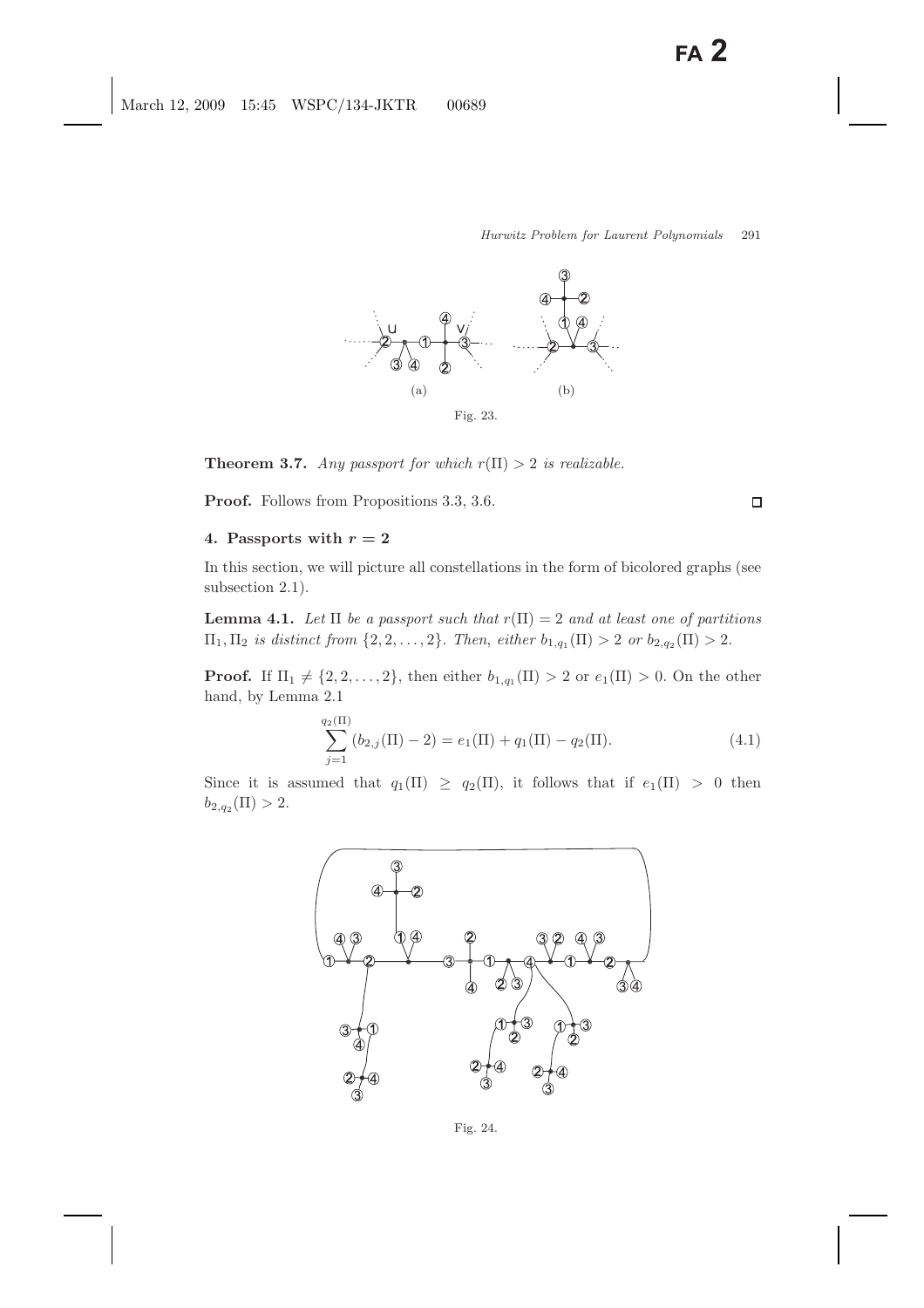If  $\Pi_1 = \{2, 2, ..., 2\}$ , then  $(2.1)$  implies that  $e_2(\Pi) + q_2(\Pi) = n/2$ . Furthermore, since  $\Pi_2 \neq \{2, 2, ..., 2\}$ , the inequality  $q_2(\Pi) < n/2$  holds. Therefore,  $e_2(\Pi) > 0$ and hence  $b_{2,q_2}(\Pi) > 2$  since otherwise

$$
\sum_{j=1}^{p_2(\Pi)} a_{2,j} = e_2(\Pi) + 2q_2(\Pi) = e_2(\Pi) + 2(n/2 - e_2(\Pi)) = n - e_2(\Pi) < n. \quad \Box
$$

**Lemma 4.2.** *A passport*  $\Pi$  *with*  $r(\Pi) = 2$  *and*  $s(\Pi) \leq q_2(\Pi)$  *is realizable whenever at least one of partitions*  $\Pi_1, \Pi_2$  *is distinct from*  $\{2, 2, \ldots, 2\}$ .

**Proof.** To construct the constellation needed, we act similarly to the case when  $r(\Pi) > 2$  with some simplifications. Suppose first that  $s(\Pi) < q_2(\Pi)$ . In the beginning construct a sunflower  $\Omega$ , which has one vertex of valency 1, one vertex of valency 3, and all other vertices of valency 2, such that  $q_1(\Omega) = q_2(\Omega) = q_2(\Pi)$  and  $i(\Omega) = s$  as it is shown on Fig. 25 (the number of the vertex of valency 3 coincides with  $i = 1, 2$  for which  $b_{i,q_i}(\Pi) > 2$ .

If  $q_1(\Pi) = q_2(\Pi)$ , then in order to construct a sunflower  $\Sigma$  for which  $\Sigma_i =$  $\Pi_i, 1 \leq i \leq 2$ , and  $i(\Sigma) = s(\Pi)$ , it is enough to glue a number of edges to the vertices of valency 2 and 3 of the sunflower  $\Omega$  (see Fig. 26).

In case when  $q_1(\Pi) > q_2(\Pi)$  starting from  $\Omega$ , first construct a sunflower  $\Omega_1$  such that

$$
\Omega_{11} = \{b_{1,l+1}(\Pi), b_{1,l+2}(\Pi), \ldots, b_{1,q_1(\Pi)}(\Pi)\},
$$

where  $l = q_1(\Pi) - q_2(\Pi), \Omega_{12} = \Pi_2$ , and  $i(\Pi) = s(\Pi)$  (see again Fig. 26). It is easy to see that for the number  $\nu$  of 1-vertices of valency 1 of  $\Omega_1$ , the equality

$$
\nu = \sum_{j=1}^{q_2(\Pi)} (b_{2,j}(\Pi) - 2)
$$



Fig. 25.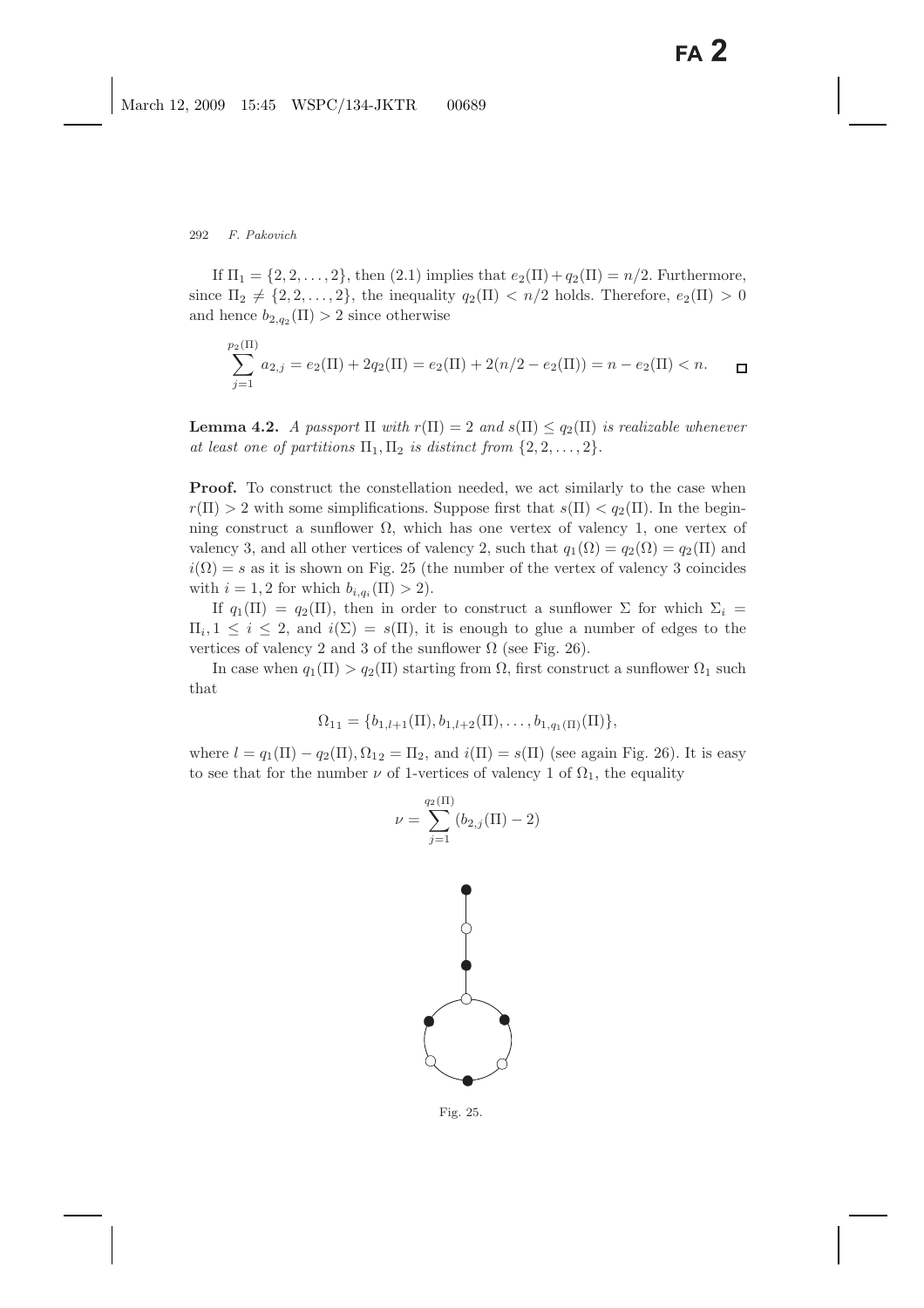

Fig. 26.

holds (this formula turns out to be true for any choice of the color for the vertex of valency 3 on Fig. 25). Since by (4.1)

$$
\nu \ge q_1(\Pi) - q_2(\Pi) \tag{4.2}
$$

and all vertices of valency 1 of  $\Omega_1$  are adjacent to the exterior face of  $\Omega_1$  by construction, it follows that after gluing a number of edges to the 1-vertices of valency 1 of  $\Omega_1$ , we obtain a sunflower  $\Omega_2$  for which  $\Omega_{2i} = \Pi_i$ ,  $1 \leq i \leq 2$ , and  $i(\Omega_2) = s(\Pi)$ (see Fig. 27).

For  $s(\Pi) = q_2(\Pi)$  the proof of the lemma is similar. The only difference is that we start from the chain  $\Omega$  all the vertices of which have valency 2 and  $q_1(\Omega)$  =  $q_2(\Omega) = q_2(\Pi), i(\Omega) = s(\Pi)$  (see Figs. 28(a)–(c)).  $\Box$ 

**Lemma 4.3.** *A passport*  $\Pi$  *with*  $r(\Pi) = 2$  *and*  $q_1(\Pi) = q_2(\Pi)$  *is realizable whenever at least one of partitions*  $\Pi_1, \Pi_2$  *is distinct from*  $\{2, 2, \ldots, 2\}$ .



Fig. 27.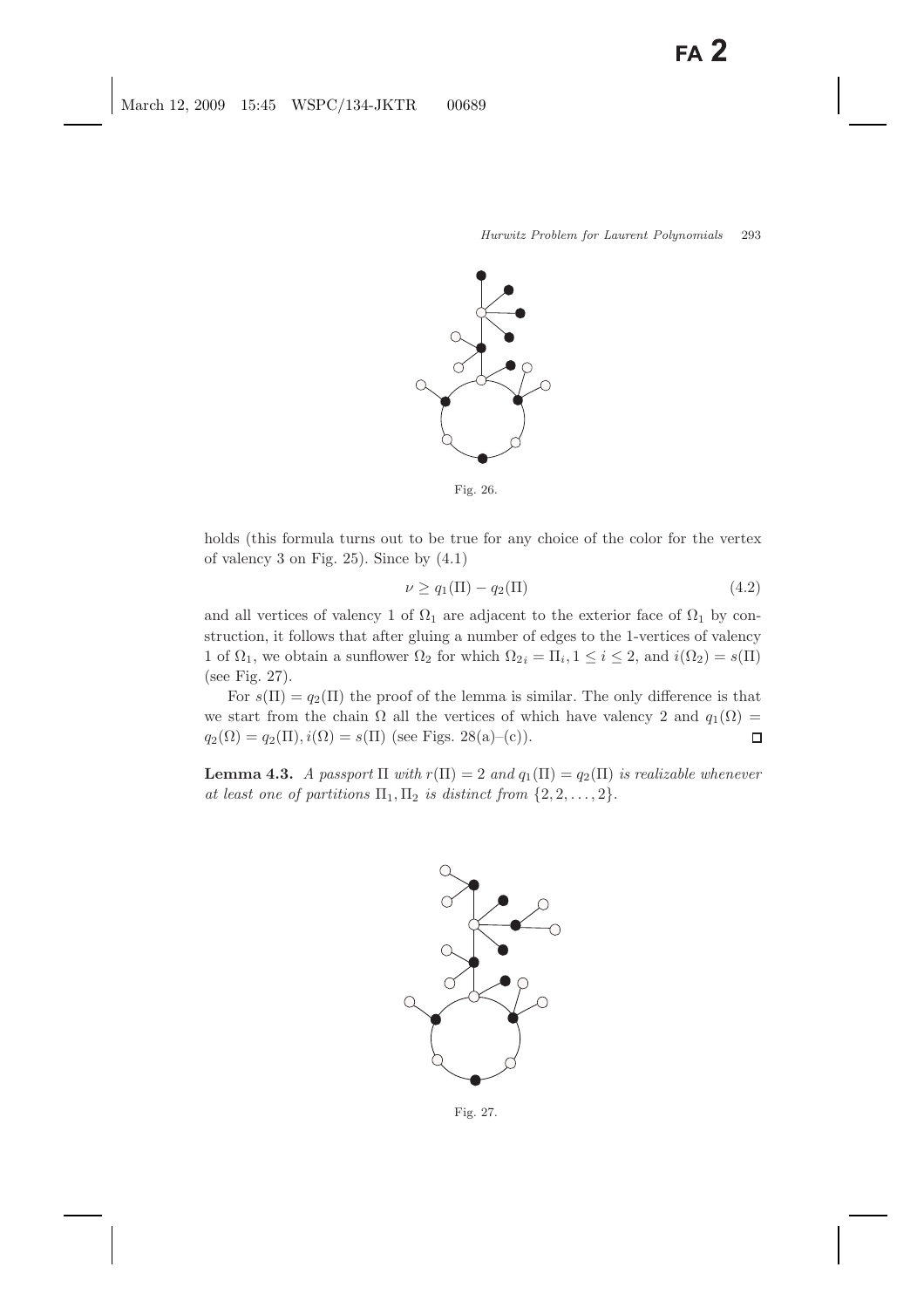

**Proof.** If  $s(\Pi) \leq q_2(\Pi)$ , then the proposition follows from Lemma 4.2. In order to prove it for  $q_2(\Pi) < s(\Pi) \leq n/2$ , we begin from the sunflower  $\Omega$  for which  $\Omega_i = \Pi_i$ ,  $1 \leq i \leq 2$ , and  $i(\Omega) = q_2(\Pi)$  shown on Fig. 28(b) and then start shifting its branches from outside to inside. Clearly, in this way we can obtain the sunflower  $\Omega_1$  with  $\Omega_{1i} = \Pi_i, 1 \leq i \leq 2$ , and  $i(\Omega_1) = s$  for any s such that  $q_2(\Pi) < s \leq \mu$ , where

$$
\mu = q_2(\Pi) + \sum_{j=1}^{q_2(\Pi)} (b_{2,j}(\Pi) - 2).
$$

Since  $\mu$  coincides with the value given by formula (3.4) for  $r = 2$ , the lemma follows now from formulas  $(3.5)$ ,  $(3.6)$ .  $\Box$ 

**Lemma 4.4.** *A passport*  $\Pi$  *with*  $r(\Pi) = 2$  *for which*  $q_1(\Pi) > q_2(\Pi)$  *and*  $q_2(\Pi) < s(\Pi) \leq n/2$  *is realizable whenever*  $\Pi_1 \neq \{2, 2, ..., 2\}$  *and*  $q_2(\Pi) > 1$ *.* 

**Proof.** The proof of the lemma is similar to the one of Lemma 3.5. Starting from the sunflower  $\Omega$  for which  $\Omega_i = \Pi_i, 1 \leq i \leq 2$ , and  $i(\Omega) = q_2(\Pi)$ , shown on Fig.  $28(c)$ , and shifting its branches from outside to inside, we can obtain a constellation  $\Omega_1$  for which  $\Omega_{1i} = \Pi_i$ ,  $1 \leq i \leq 2$ , and  $i(\Omega_1) = s$ , where s is any number which can be represented as a sum

$$
s = q_2(\Pi) + y + x_1 b_{1,1}(\Pi) + x_2 b_{1,2}(\Pi) + \dots + x_l b_{1,l}(\Pi)
$$
\n(4.3)

for some  $x_i, y$  with  $x_i \in \{0, 1\}, 1 \le i \le l$ , and  $y \in \{0, 1, 2, ..., t\}$ , where  $l =$  $q_1(\Pi) - q_2(\Pi)$  and

$$
t = \sum_{j=l+1}^{q_1(\Pi)} (b_{1,j}(\Pi) - 2) + \sum_{j=1}^{q_2(\Pi)} (b_{2,j}(\Pi) - 2) - l.
$$
 (4.4)

Formulas (4.3), (4.4) are particular cases of formulas (3.11), (3.10) for  $r = 2$ , in particular inequality  $(3.12)$  holds for  $s_{\text{max}}$ .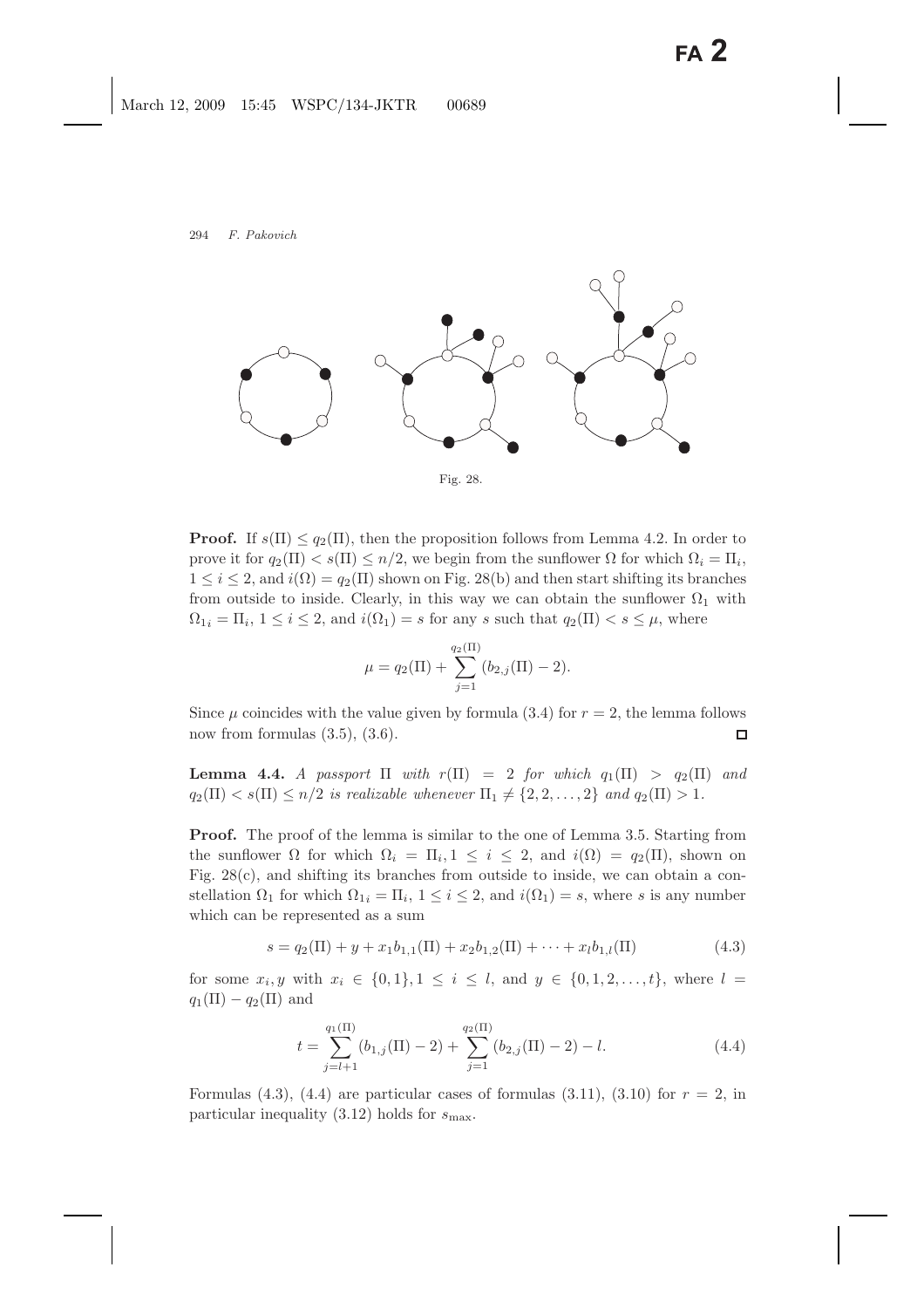As in Lemma 3.5, in order to finish the proof, it is enough to establish formula  $(3.13)$ , and for this purpose it is enough to prove formulas  $(3.14)$ ,  $(3.15)$ . In distinction with Lemma 3.5 formula (3.14) follows now directly from the condition  $q_2(\Pi) > 1$  while formula (3.15) follows from the condition  $\Pi_1 \neq \{2, 2, \ldots, 2\}$  as in Lemma 3.5.  $\Box$ 

**Lemma 4.5.** *A passport*  $\Pi$  *with*  $r(\Pi) = 2$  *for which*  $q_2(\Pi) = 1$  *is realizable if and only if*  $\Pi$  *is distinct from*  $\Pi_1 = \{l, l, ..., l\}, \Pi_2 = \{1, 1, ..., 1, d\}, \Pi_3 = \{s, n - s\},\$ *where*  $l \geq 2, d \geq 3$ , and  $s \equiv 0 \mod l$ .

**Proof.** It is easy to see that if Π is realizable then the corresponding constellation  $\Sigma$  has the form shown on Fig. 29 (1-vertices are colored by the black color). Furthermore, we can assume that  $b_{2,1} \geq 3$  since otherwise  $q_1(\Sigma) = q_2(\Sigma)$  and  $\Pi$  is realizable by Lemma 4.3.

Placing a 1-vertex of the maximal valency on the cycle and acting as in the proof of Lemma 4.4, we can obtain a constellation  $\Omega$  with  $\Omega_i = \Pi_i$ ,  $1 \leq i \leq 2$ , and  $i(\Omega) = s$  for any s which can be represented in the form

$$
s = 1 + y + x_1 b_{1,1}(\Pi) + x_2 b_{1,2}(\Pi) + \dots + x_{q_1 - 1} b_{1,q_1 - 1}(\Pi)
$$

for some  $x_i \in \{0, 1\}, 1 \le i \le q_1(\Pi) - 1$ , and  $y \in \{0, 1, 2, ..., t\}$ , where

$$
t = b_{1,q_1}(\Pi) - 2 + (b_{2,1}(\Pi) - 2) - (q_1(\Pi) - 1)
$$

(these formulas are particular cases for  $q_2(\Pi) = 1$  of formulas (4.3), (4.4), in particular inequality (3.12) holds for  $s_{\text{max}}$ ).

Observe that by formula (4.1)

$$
t = b_{1,q_1}(\Pi) - 2 + e_1(\Pi).
$$



Fig. 29.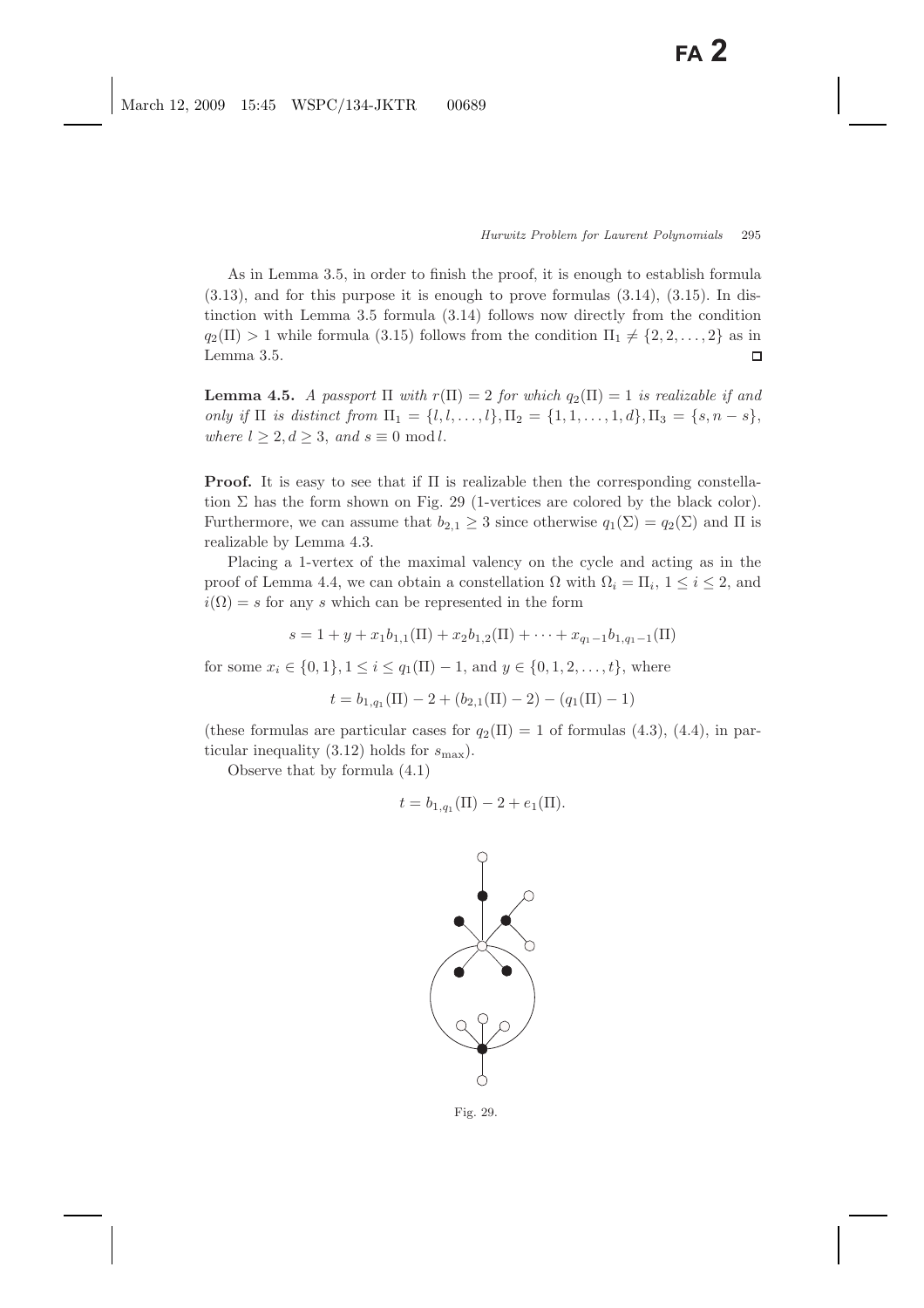Therefore, if  $e_1(\Pi) > 0$ , then inequality (3.13) holds and as above Lemma 3.4 implies that  $\Pi$  is realizable.

Similarly, if  $b_{1,1}(\Pi) < b_{1,q_1}(\Pi)$ , then  $\Pi$  is also realizable since in this case all conditions (3.8) hold. Indeed, for  $k = 1$  we have

$$
t \ge b_{1,q_1}(\Pi) - 2 \ge b_{1,1}(\Pi) - 1
$$

and for  $k > 1$  we have:

$$
t + \sum_{i=1}^{k-1} b_{1,i}(\Pi) \ge t + 2 \ge b_{1,q_1}(\Pi) \ge b_{1,k}(\Pi) > b_{1,k}(\Pi) - 1.
$$

It follows that  $\Pi$  may be non-realizable only if  $e_1 = 0$  and  $b_{1,1} = b_{1,q_1}$  that is if  $\Pi_1 = \{l, l, \ldots, l\}, \Pi_2 = \{1, 1, \ldots, 1, d\}.$  Now it is easy to establish by a direct calculation that such  $\Pi$  is realizable if and only if  $s \not\equiv 0 \mod l$ .  $\Box$ 

**Lemma 4.6.** Let  $\Pi$  be a passport with  $r(\Pi) = 2$  for which  $\Pi_1 = \{2, 2, ..., 2\}, \Pi_2 \neq \Pi_1$  $\{2, 2, ..., 2\}$  *and*  $q_2(\Pi) > 1$ *. Suppose that* 

$$
\sum_{i=2}^{q_2(\Pi)} (b_{2,i}(\Pi) - 2) < b_{2,1}(\Pi). \tag{4.5}
$$

*Then either*

(1)  $\Pi_2 = \{1, 1, \ldots, 1, d, d\}$ , *where*  $d \geq 3$ , *or* (2)  $\Pi_2 = \{1, 1, \ldots, 1, d - 1, d\}$ , *where*  $d \geq 3$ , *or* (3)  $\Pi_2 = \{1, 1, 1, 3, 3, 3\}$ , *or* (4)  $\Pi_2 = \{1, 2, 2, \ldots, 2, 3\}.$ 

**Proof.** If  $q_2(\Pi) = 2$ , then

$$
\sum_{i=2}^{q_2(\Pi)} (b_{2,i}(\Pi)-2) = b_{2,2}(\Pi)-2
$$

and (4.5) holds only if

$$
\Pi_2 = \{1, 1, \dots, 1, d, d\} \text{ or } \Pi_2 = \{1, 1, \dots, 1, d - 1, d\},
$$

where  $d = b_{2,q_2}(\Pi) \geq 3$  in view of Lemma 4.1. So, in the following we will assume that  $q_2(\Pi) \geq 3$ .

If  $b_{2,1}(\Pi) \geq 3$ , then

$$
\sum_{i=2}^{q_2(\Pi)} (b_{2,i}(\Pi)-2) \ge b_{2,2}(\Pi) + b_{2,3}(\Pi) - 4 \ge 2b_{2,1}(\Pi) - 4 \ge b_{2,1}(\Pi) - 1,
$$

where the equality attains only if  $q_2(\Pi) = 3$  and  $b_{2,3}(\Pi) = b_{2,2}(\Pi) = b_{2,1}(\Pi) = 3$ . Therefore, in this case condition (4.5) holds only if  $\Pi_2 = \{1, 1, \ldots, 1, 3, 3, 3\}$ . Denoting the number of appearances of the unit in  $\Pi_2$  by  $l_1$ , we obtain that  $l_1 + 9 = n$ and  $l_1 + 3 = n/2$ . It follows that  $l_1 = 3$ .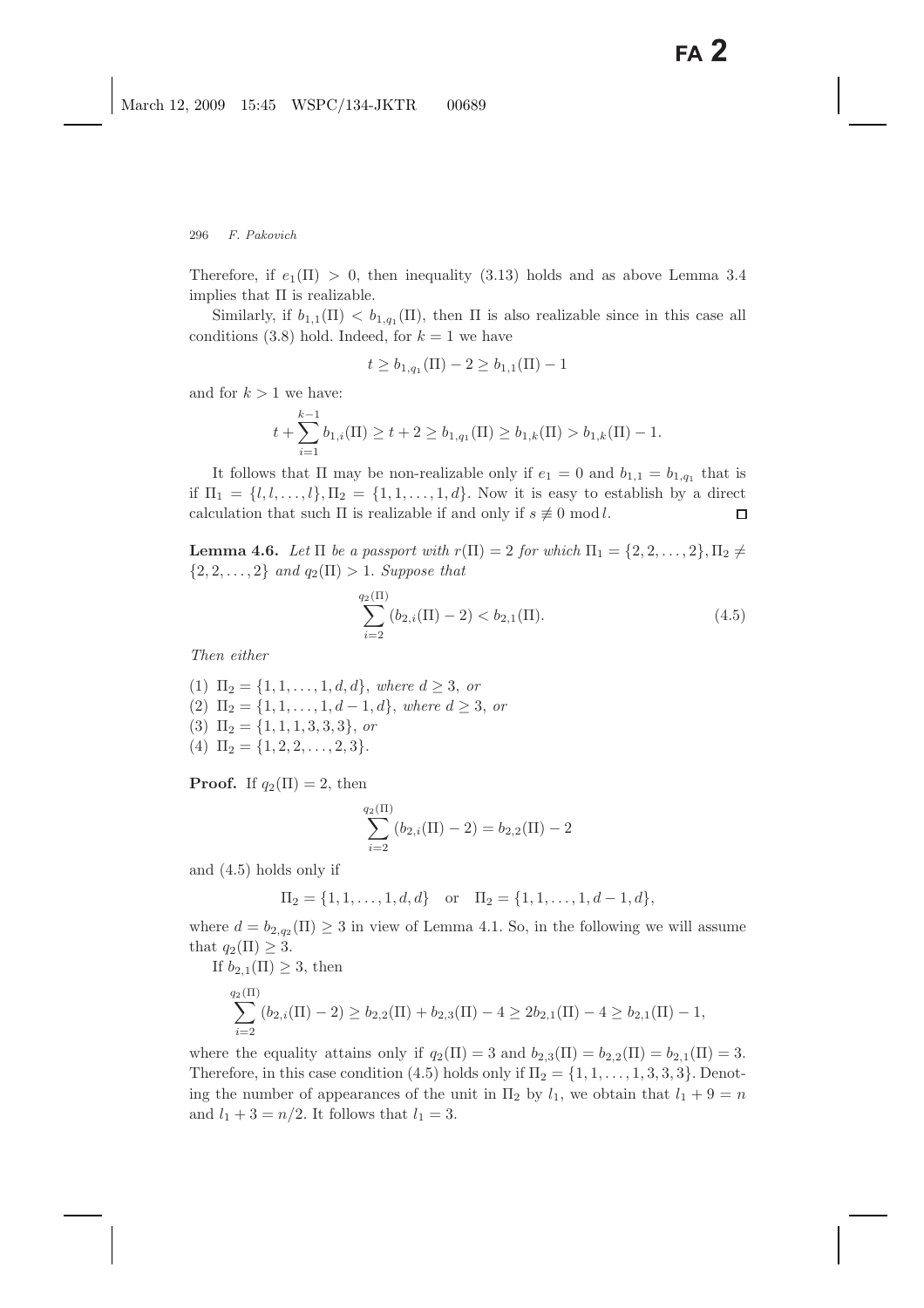Suppose now that  $b_{2,1}(\Pi) = 2$ . In view of Lemma 4.1, we have  $b_{2,q_2}(\Pi) > 2$ . If  $b_{2,q_2}(\Pi) > 3$ , then

$$
\sum_{i=2}^{q_2(\Pi)} (b_{2,i}(\Pi)-2) \ge b_{2,q_2}(\Pi)-2 \ge 2 = b_{2,1}(\Pi).
$$

On the other hand, if  $b_{2,q_2}(\Pi) = 3$  and  $b_{2,q_2(\Pi)-1} = 3$ , then

$$
\sum_{i=2}^{q_2(\Pi)} (b_{2,i}(\Pi)-2) \ge 2(b_{2,q_2}(\Pi)-2) \ge 2 = b_{2,1}(\Pi).
$$

Hence, (4.5) holds only if  $b_{2,q_2}(\Pi) = 3$ ,  $b_{2,q_{2-1}}(\Pi) = 2$  or equivalently if  $\Pi_2 =$  $\{1, 1, \ldots, 1, 2, 2, \ldots, 2, 3\}$ . Denoting the number of appearances of the number  $i, 1 \leq$  $i \leq 2$ , in  $\Pi_2$  by  $l_i$ , we obtain that  $l_1 + 2l_2 + 3 = n$  and  $l_1 + l_2 + 1 = n/2$ . It follows that  $l_1 = 1$ . П

**Lemma 4.7.** *A passport*  $\Pi$  *with*  $r(\Pi) = 2$  *for which*  $\Pi_1 = \{2, 2, ..., 2\}, \Pi_2 \neq \emptyset$  $\{2, 2, \ldots, 2\}$  and  $q_2(\Pi) > 1$  is realizable if and only if  $\Pi$  is distinct from the pass*ports listed below*:

(1)  $\Pi_1 = \{2, 2, \ldots, 2\}, \Pi_2 = \{1, 1, \ldots, 1, d, d\}, \Pi_3 = \{2d - 3, n - 2d + 3\},\$ (2)  $\Pi_1 = \{2, 2, \ldots, 2\}, \Pi_2 = \{1, 1, \ldots, 1, d, d\}, \Pi_3 = \{2d - 1, n - 2d + 1\},\$ (3)  $\Pi_1 = \{2, 2, \ldots, 2\}, \Pi_2 = \{1, 1, \ldots, 1, d - 1, d\}, \Pi_3 = \{2d - 3, n - 2d + 3\},\$ (4)  $\Pi_1 = \{2, 2, 2, 2, 2, 2\}, \Pi_2 = \{1, 1, 1, 3, 3, 3\}, \Pi_3 = \{6, 6\},\$ (5)  $\Pi_1 = \{2, 2, \ldots, 2\}, \Pi_2 = \{1, 2, 2, \ldots, 2, 3\}, \Pi_3 = \{n/2, n/2\},\$ 

*where*  $d \geq 3$ *.* 

**Proof.** In view of Lemma 4.2, if  $s(\Pi) \leq q_2(\Pi)$  then  $\Pi$  is realizable, so we only must consider the case when  $q_2(\Pi) < s(\Pi) \leq n/2$ .

First, observe that if  $s(\Pi) \equiv q_2(\Pi) \mod 2$ , then  $\Pi$  is realizable. Indeed, starting from a constellation  $\Gamma$  for which  $\Gamma_1 = \Pi_1$ ,  $\Gamma_2 = \Pi_2$  and  $i(\Gamma) = q_2(\Pi)$  constructed in Lemma 4.2 (see Fig. 30(a), where the condition  $\Pi_1 = \{2, 2, ..., 2\}$  is reflected) and shifting the branches of  $\Gamma$  from outside to inside (see Fig. 30(b)), one can obtain a constellation  $\Sigma$  for which  $\Sigma_1 = \Pi_1$ ,  $\Sigma_2 = \Pi_2$ , and  $i(\Sigma) = s$  for any  $s \equiv q_2(\Pi) \mod 2$ such that

$$
s \leq q_2(\Pi) + 2 \sum_{j=1}^{q_2(\Pi)} (b_{2,j}(\Pi) - 2).
$$

Since in view of (4.1)

 $s_{\text{max}} = q_2(\Pi) + 2(e_1(\Pi) + q_1(\Pi) - q_2(\Pi)) = n - q_2(\Pi)$ 

and  $n - q_2(\Pi) \geq n/2$ , this implies the statement.

Consider now the case when  $s(\Pi) \equiv 1 + q_2(\Pi) \mod 2$ . Modify the constellation shown on Fig. 30(a) so that to obtain a constellation  $\Gamma$  for which all 2-vertices of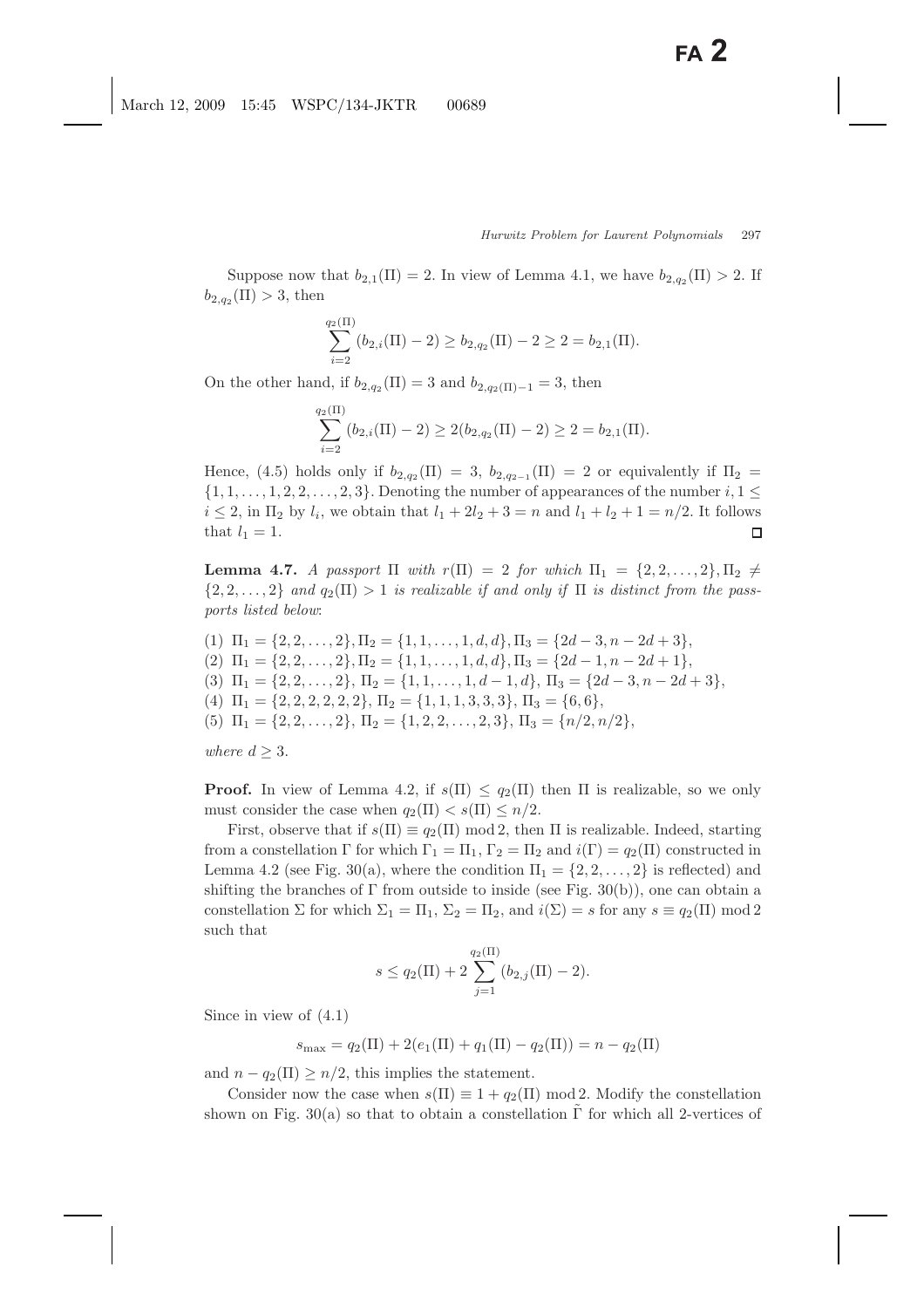

valency  $> 1$  except one are on the cycle (see Fig. 31(a)) and the valency of the exceptional vertex is  $b_{2,1}$  (recall that  $q_2(\Pi) \geq 2$  by assumption, and  $b_{2,q_2}(\Pi) > 2$ by Lemma 4.1). Clearly, we have  $\tilde{\Gamma}_1 = \Pi_1, \tilde{\Gamma}_2 = \Pi_2$  and  $i(\tilde{\Gamma}) = q_2(\Pi) - 1$ . Shifting now the branches of  $\tilde{\Gamma}$  from outside to inside (see Fig. 31(b)), one can obtain a constellation  $\Sigma$  for which  $\Sigma_1 = \Pi_1, \Sigma_2 = \Pi_2$  and  $i(\Sigma) = s$  for any  $s \equiv 1 +$  $q_2(\Pi) \mod 2$  which can be represented as

$$
s = q_2(\Pi) - 1 + 2y + 2b_{2,1}(\Pi)x
$$

with  $x \in \{0, 1\}$  and  $y \in \{0, 1, ..., t\}$ , where

$$
t = \sum_{i=2}^{q_2(\Pi)} (b_{2,i}(\Pi) - 2) - 1.
$$



Fig. 31.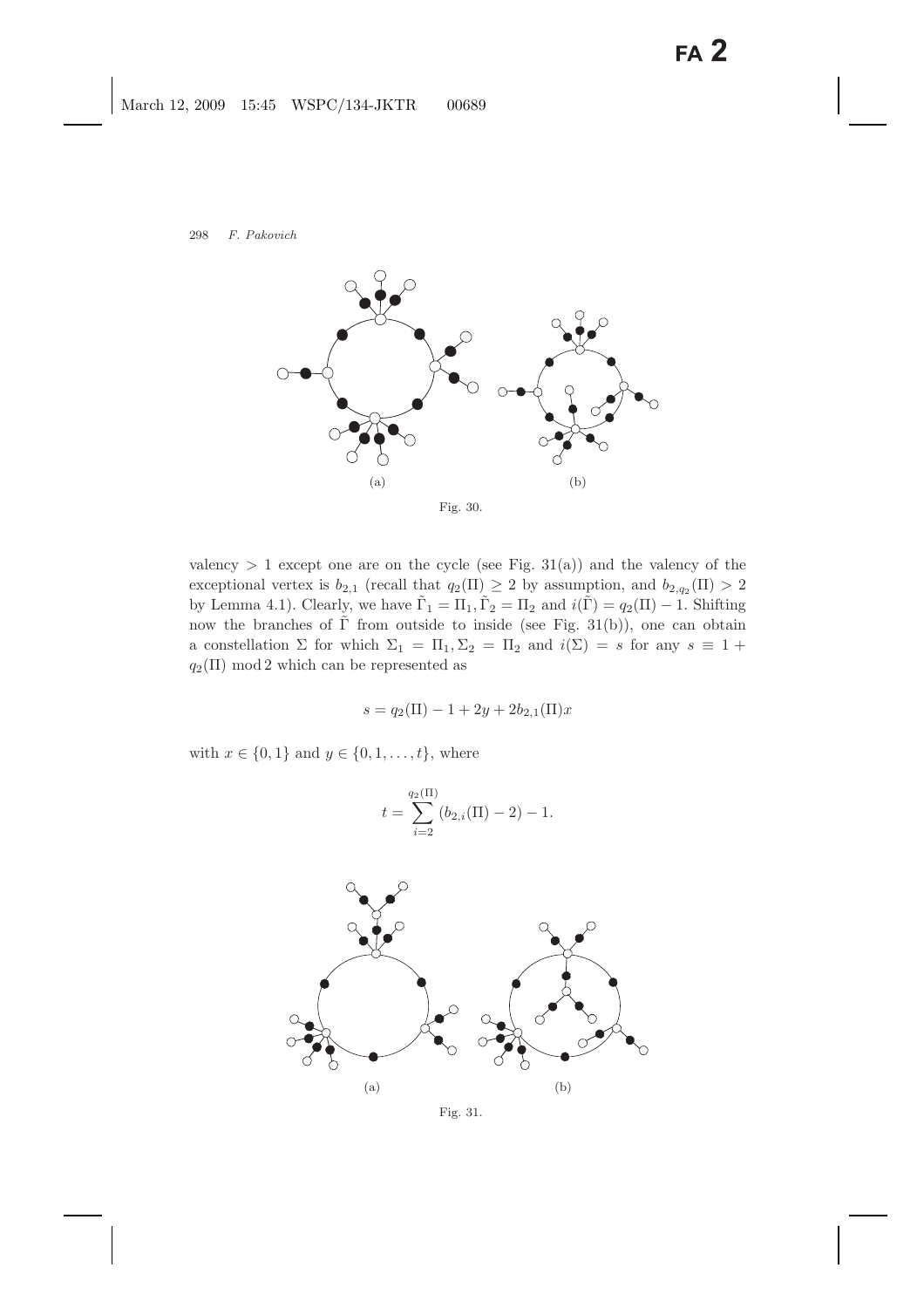Furthermore, in view of Lemma 3.4 if

$$
\sum_{i=2}^{q_2(\Pi)} (b_{2,i}(\Pi) - 2) \ge b_{2,1}(\Pi),
$$
\n(4.6)

then we obtain in this way any s such that

$$
s \equiv 1 + q_2(\Pi) \mod 2, \quad q_2(\Pi) < s \le s_{\max},
$$

where, in view of  $(4.1)$ ,

$$
s_{\max} = q_2(\Pi) - 1 + 2(e_1(\Pi) + q_1(\Pi) - q_2(\Pi) - (b_{2,1}(\Pi) - 2)) - 2 + 2b_{2,1}(\Pi)
$$
  
=  $-q_2(\Pi) + 1 + 2(e_1(\Pi) + q_1(\Pi))$   
=  $n - q_2(\Pi) + 1 \ge n/2$ .

This implies that we only must investigate when the passports with  $\Pi_1$ ,  $\Pi_2$  listed in Lemma 4.6 and satisfying

 $s(\Pi) \equiv 1 + q_2(\Pi) \mod 2, \qquad q_2(\Pi) < s(\Pi) \leq n/2$ 

are realizable.

First of all, observe that if for some constellation  $\Gamma$ , we have:

$$
\Gamma_1 = \{2, 2, 2, 2, 2, 2\}, \quad \Gamma_2 = \{1, 1, 1, 3, 3, 3\}, \quad \text{where}
$$
\n
$$
i(\Gamma) \equiv 1 + q_2(\Gamma) \equiv 0 \mod 2, \quad q_2(\Gamma) = 3 < i(\Gamma) \le n/2 = 6,\tag{4.7}
$$

then the first of conditions (4.7) together with the condition  $\Gamma_1 = \{2, 2, 2, 2, 2, 2\}$ imply that the cycle of Γ can contain only an even number of 2-vertices. Therefore, this number equals 2 and it is easy to see that  $\Gamma$  necessarily has the form shown on Fig. 32. It follows that a passport  $\Pi$  for which  $\Pi_1 = \{2, 2, 2, 2, 2, 2\}, \Pi_2 =$  $\{1, 1, 1, 3, 3, 3\}$  is realizable if and only if  $\Pi_3$  is distinct from  $\{6, 6\}.$ 

Furthermore, if for some constellation  $\Gamma$  we have  $\Gamma_1 = \{2, 2, ..., 2\}, \Gamma_2 =$  $\{1, 2, 2, \ldots, 2, 3\}$ , then it is easy to see that  $\Gamma$  has the form shown on Fig. 33.



Fig. 32.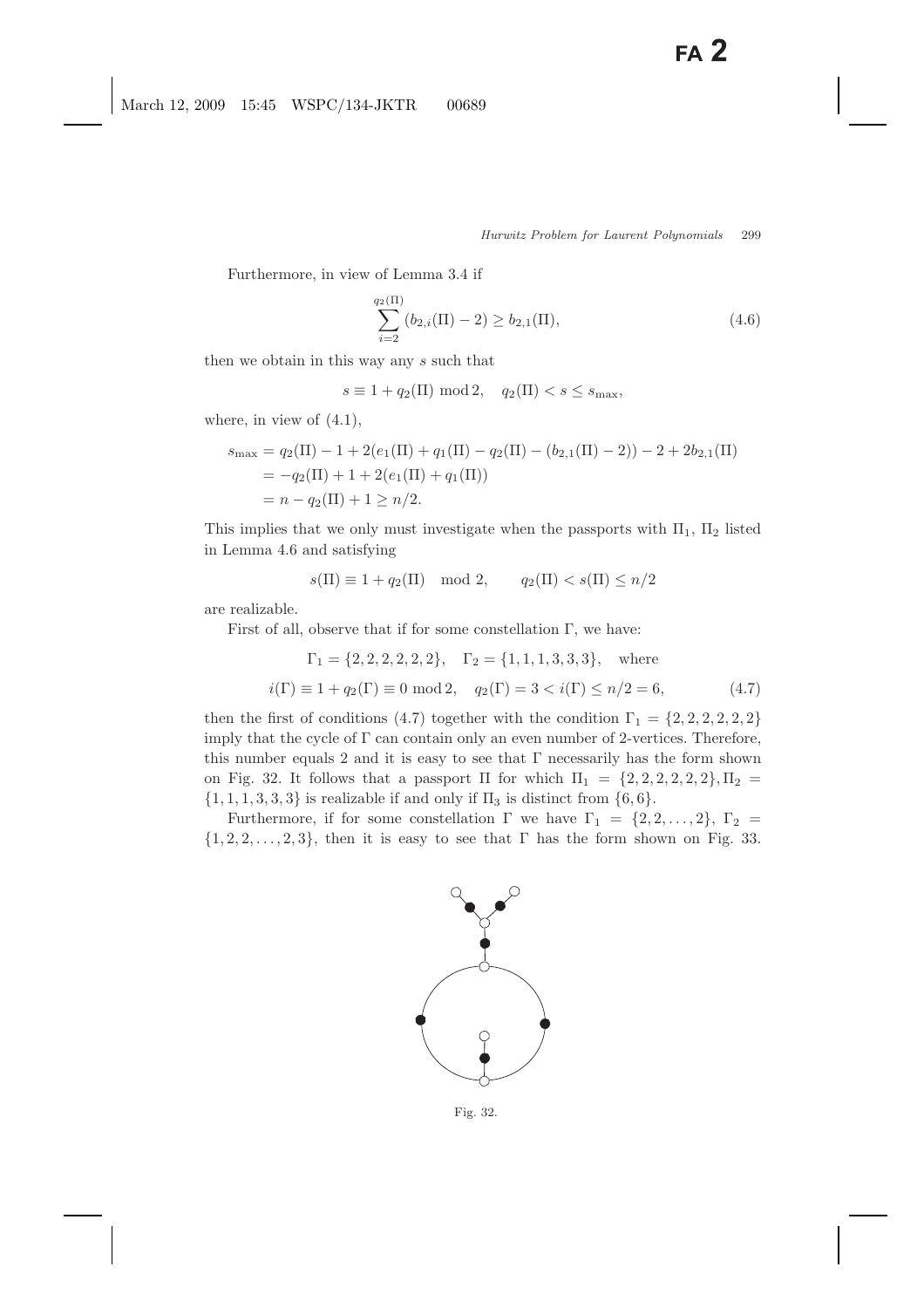

Fig. 33.

Moreover, since for such  $\Gamma$  the equality  $q_2(\Gamma) = n/2 - 1$  holds, the condition  $q_2(\Gamma) < i(\Gamma) \leq n/2$  turns out to be equivalent to the condition  $i(\Gamma) = n/2$ . Clearly, this condition cannot be realized for such  $\Gamma$  and therefore a passport  $\Pi$ for which  $\Pi_1 = \{2, 2, ..., 2\}, \Pi_2 = \{1, 2, 2, ..., 2, 3\}$  is realizable if and only if  $\Pi_3 \neq \{n/2, n/2\}.$ 

Finally, if for a constellation  $\Gamma$ , we have:

$$
\Gamma_1 = \{2, 2, ..., 2\}, \quad \Gamma_2 = \{1, 1, ..., 1, d - 1, d\}, \quad i(\Gamma) \equiv 1 + q_2(\Gamma) \equiv 1 \mod 2,
$$

then the cycle of  $\Gamma$  contains only one 2-vertex which is of valency d or of valency  $d-1$  and therefore  $\Gamma$  necessarily has the form shown on Fig. 34(a) or (b). It follows easily that a passport  $\Pi$  for which  $\Pi_1 = \{2, 2, ..., 2\}$ ,  $\Pi_2 = \{1, 1, ..., 1, d-1, d\}$  is realizable if and only if  $\Pi_3$  distinct from  $\Pi_3 = \{2d - 3, n - 2d + 3\}.$ 

In the same way, one can show that a passport  $\Pi$  for which  $\Pi_1 = \{2, 2, \ldots, 2\}$ ,  $\Pi_2 = \{1, 1, \ldots, 1, d, d\}$  is realizable whenever  $\Pi_3 \neq \{2d-3, n-2d+3\}$ ,  $\Pi_3 \neq$  ${2d-1, n-2d+1}.$  $\Box$ 



Fig. 34.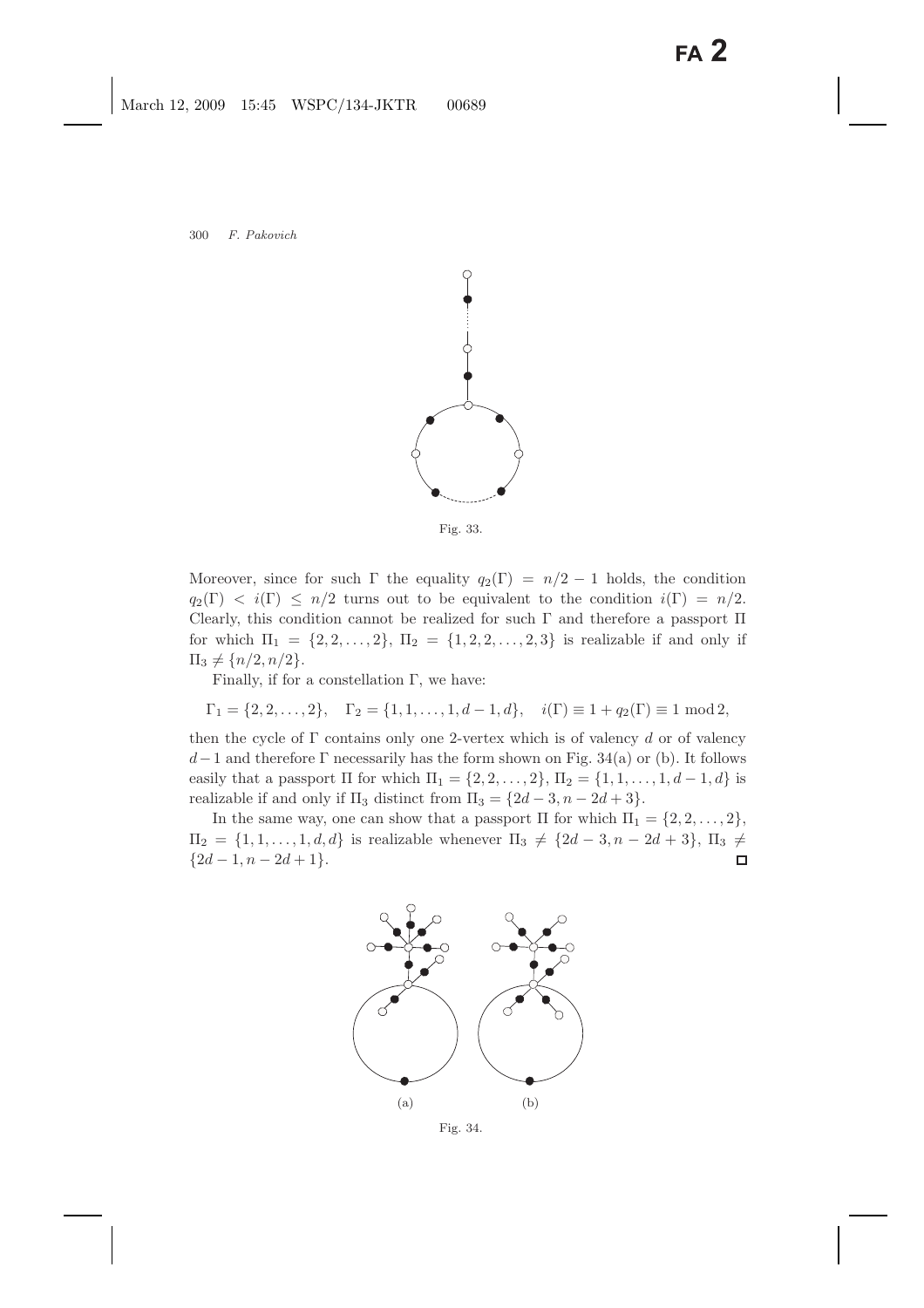

Fig. 35.

**Theorem 4.8.** *A passport with*  $r(\Pi) = 2$  *is realizable whenever*  $\Pi$  *is distinct from the passports listed in the main theorem.*

**Proof.** Indeed, if a passport  $\Pi$  with  $\Pi_1 = \{2, 2, 2, ..., 2\}, \Pi_2 = \{2, 2, 2, ..., 2\}$  is realizable, then the bicolored graph  $\Gamma$  corresponding to  $\Pi$  should have the form shown on Fig. 35 and therefore  $s = n/2$ . So, we can assume that either  $\Pi_1 \neq$  $\{2, 2, ..., 2\}$  or  $\Pi_2 \neq \{2, 2, ..., 2\}$ . In view of Lemmas 4.2–4.4 such a passport may be non-realizable only if  $\Pi_1 = \{2, 2, ..., 2\}$  or  $q_2(\Pi) = 1$ .

If  $q_2(\Pi) = 1$ , then by Lemma 4.5 the passport  $\Pi$  is realizable whenever it is distinct from the passport 1. On the other hand, if  $q_2(\Pi) > 1$  but  $\Pi_1 = \{2, 2, \ldots, 2\}$ , then by Lemma 4.7, the passport  $\Pi$  is realizable if and only if it is distinct from the passports  $(3)-(7)$ .  $\Box$ 

### **Acknowledgment**

This research was supported by the ISF, Grant No. 979/05.

#### **References**

- [1] K. Baranski, On realizability of branched coverings of the sphere, *Topol. Appl.* **116**(3) (2001) 279–291.
- [2] A. Edmonds, R. Kulkarni and R. Stong, Realizability of branched coverings of surfaces, *Trans. Amer. Math. Soc.* **282** (1984) 773–790.
- [3] C. Ezell, Branch point structure of covering maps onto nonorientable surfaces, *Trans. Amer. Math. Soc.* **243** (1978) 123–133.
- [4] S. Gersten, On branched covers of the 2-sphere by the 2-sphere, *Proc. Amer. Math. Soc.* **101**(4) (1987) 761–766.
- [5] A. Hurwitz, Ueber Riemann'sche Fla¨chen mit gegebenen Verzweigungspunkten, *Math. Ann.* **39** (1891) 1–61.
- [6] D. Husemoller, Ramified coverings of Riemann surfaces, *Duke Math. J.* **29** (1962) 167–174.
- [7] A. Khovanskij and S. Zdravkovska, Branched covers of *S*<sup>2</sup> and braid groups, *J. Knot Theory Ramifications* **5**(1) (1996) 55–75.
- [8] S. Lando and A. Zvonkin, *Graphs on Surfaces and Their Applications* (Springer, Berlin, 2004).